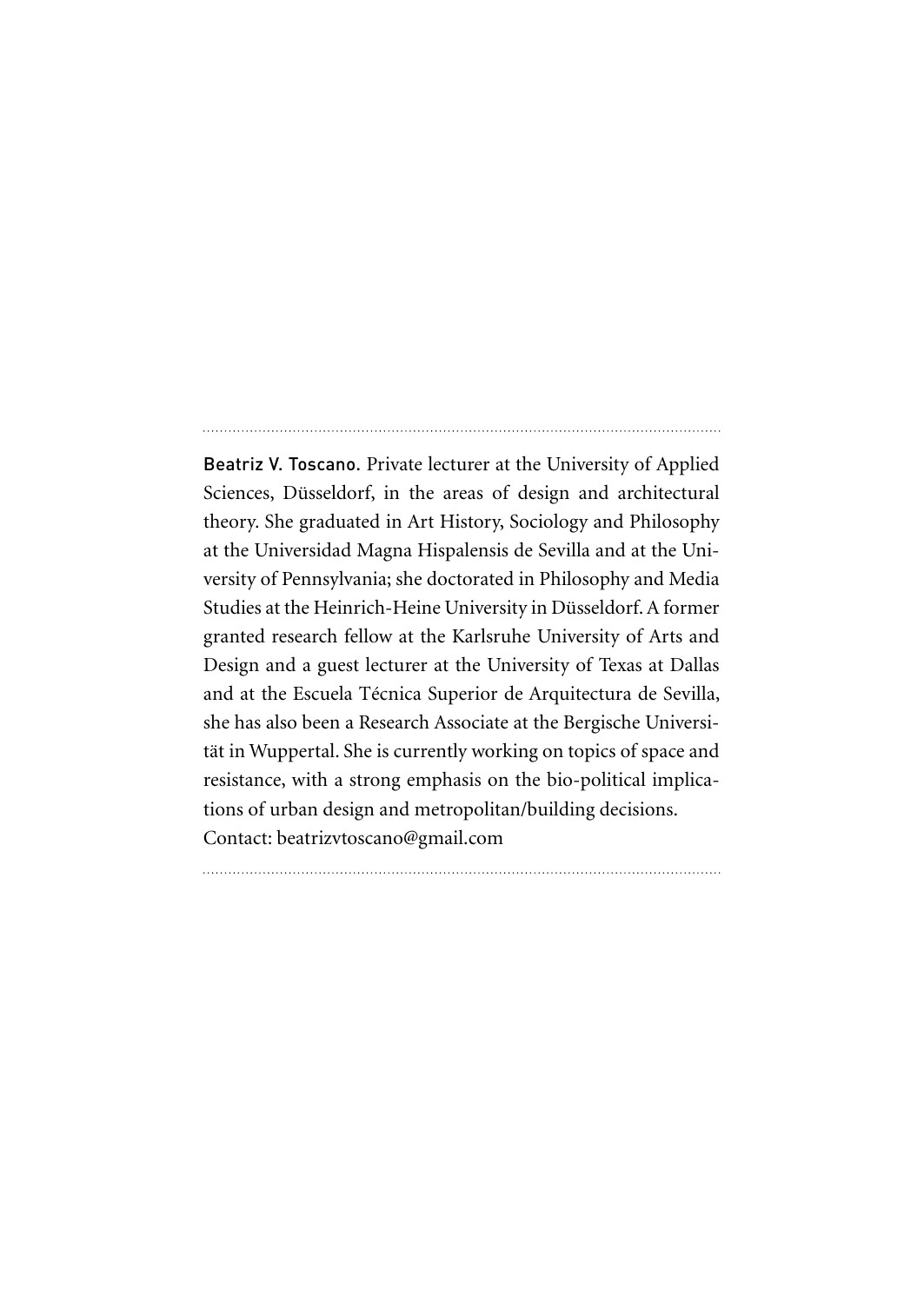# **THE BLOB AND THE BLOCK. WHEN THE RHETORIC OF THE SMOOTH AND THE STRIATED WENT ALL WRONG**

## Beatriz V. Toscano

HSD University of Applied Sciences, Düsseldorf

DOI: 1017450/170112

Reception date 9<sup>th</sup> February 2017; Acceptance date 8<sup>th</sup> March 2017. This article is the result of research activities held at the Dipartimento di Archittettura - HSD University of Applied Sciences, Düsseldorf.

## **Abstract**

This paper conforms to a view of architecture and the distribution of urban space as bio-political parameters of dominance and resistance. Using G. Deleuze & F. Guattari's seminal essay on *1444. The Smooth and the Striated*, I intend to show how Global Capitalism, by replicating the discourse of the smooth and the ungraspable, has voided Dialectics of its subversive potential.

## **Keywords**

Architectural parametricism, biopolitics, Deleuze & Guattari, global capitalism, public space.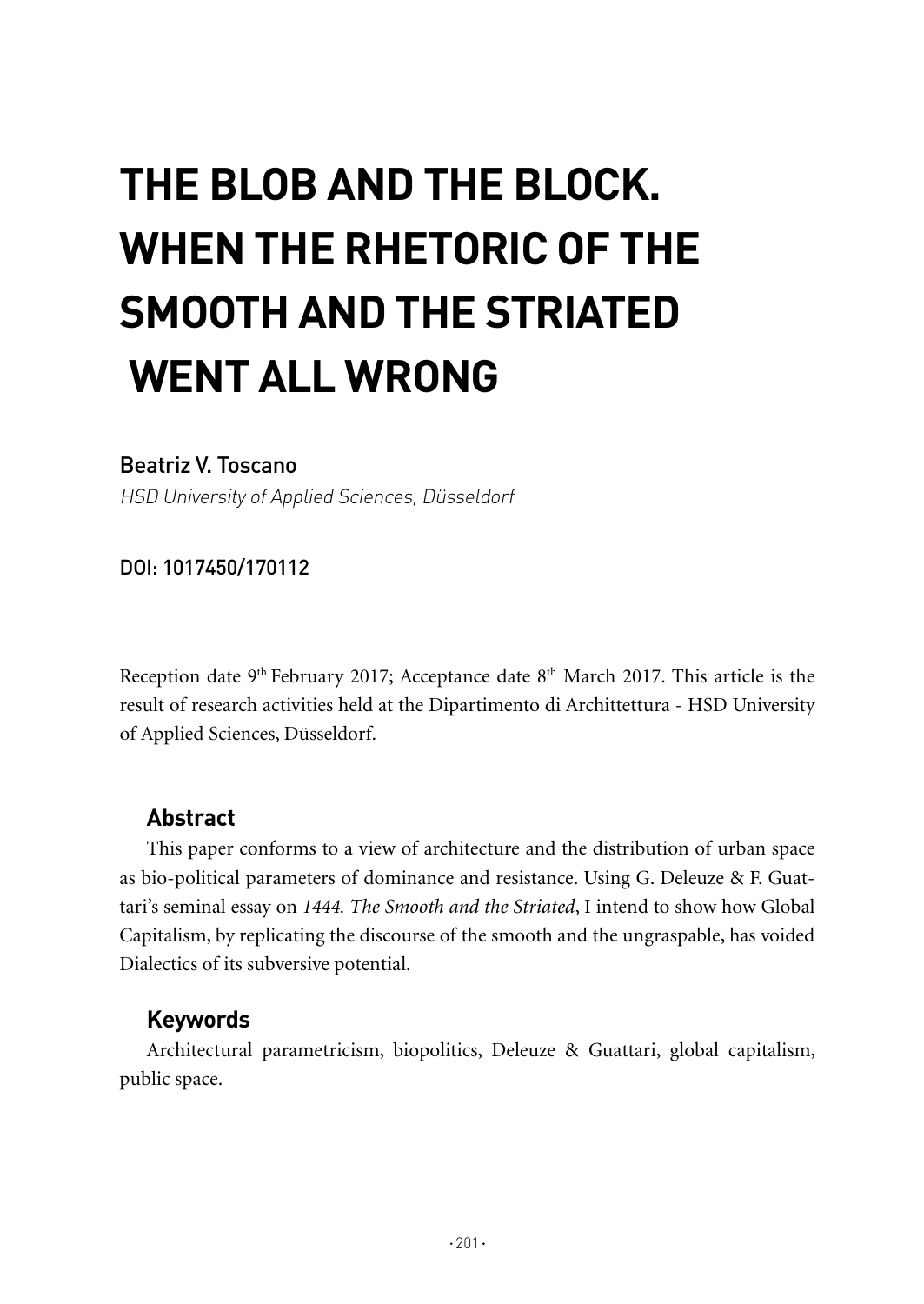#### **Resumen**

El presente artículo contempla la arquitectura y la distribución del espacio urbano como parámetros biopolíticos de dominación y resistencia. Valiéndose del ensayo *1444. Lo liso y lo estriado*, de Gilles Deleuze & Felix Guattari, se pretende demostrar cómo el capitalismo global, gracias a su capacidad para emular el discurso de lo fluido y lo intangible, habrá conseguido despojar a lo dialéctico de su potencial subversivo.

## **Palabras clave**

Parametricismo arquitectónico, biopolítica, Deleuze & Guattari, capitalismo global, espacio público.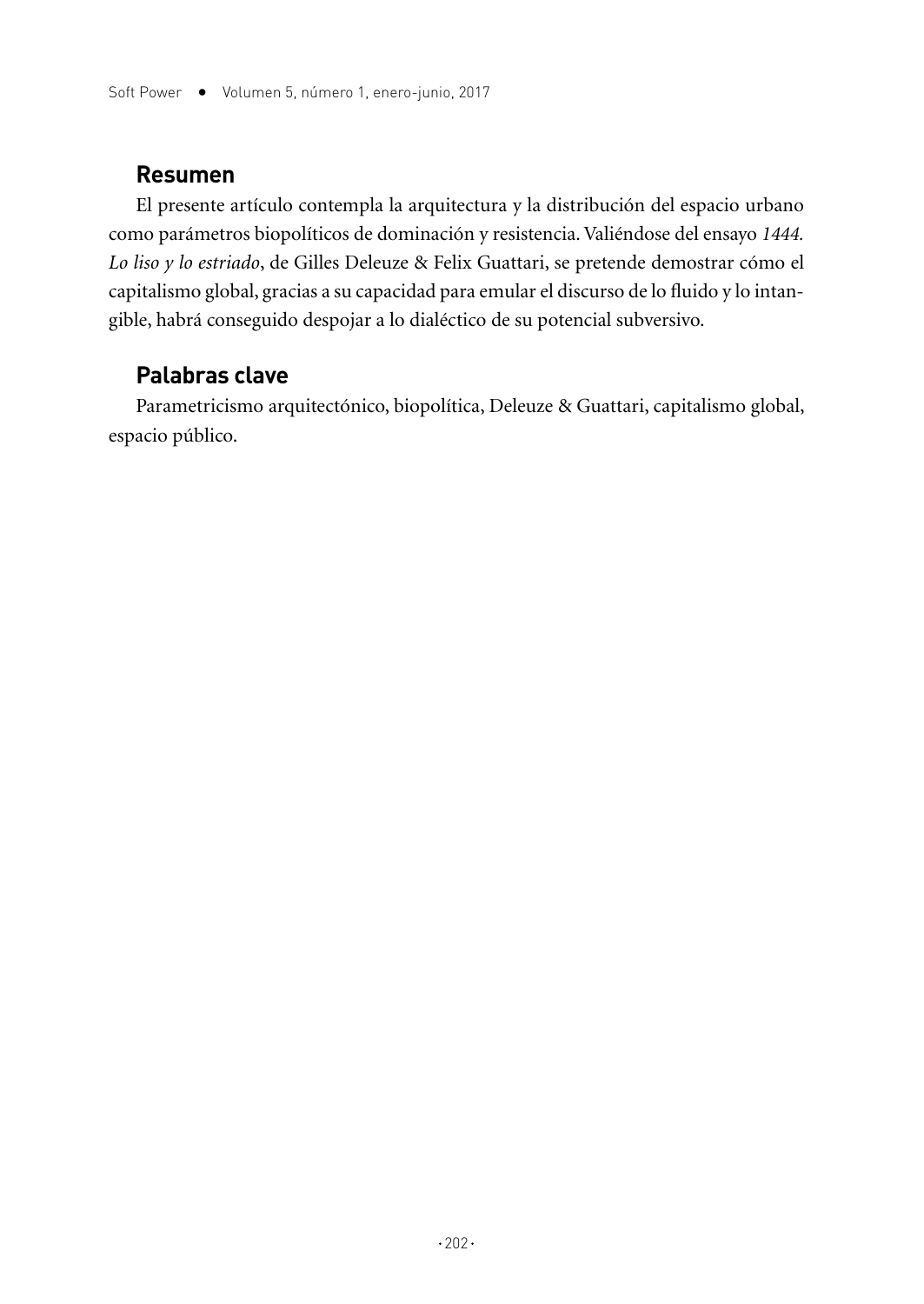*I am certain that this century will be known as Deleuzian, but I am not sure that that's good news!* 

Laura Bazzicalupo, Erice, 2015

## **Introduction**

These are extracts of Zaha Hadid's speech upon receiving the Design of the Year Award for her Heydar Aliyev Centre in Baku (Azerbaijan) by the London Design Museum, 2014: "We're absolutely delighted to receive the Design of the Year Award. The surface of the HeydarAliyev Centre's external plaza rises and folds to define a sequence of public event spaces within […] It's an architectural landscape where concepts of seamless spatial flow are made real – creating a whole new kind of civic space for the city."1

A picture is worth a thousand words. The Heydar Aliyev Centre, a performance arts venue built as Baku's new spectacle-architecture, is a smooth white structure of unquestionable and idiosyncratic beauty. It features a giant curving surface folding onto itself, almost as if the ground has soared up and gained shape by a force of inner will. At the impossible limit where fluid turns solid, the building seems to be less the product of man-made activity and more a natural phenomenon: either the folding, curling involution of the pre-existing ground, or a giant wave that has solidified in an instant of flooding over the bay promenade. Strikingly though, and in spite of the remarkable proportions of the lifting surface, the building circumvents elevation and seems to respond to the painterly gesture of depiction – of doubling the bay and drenching it in white. Once again, one may feel tempted to confront the building with questions of architectural agency. Its volume appears to be self-generated, a swollen topography that has lent itself to the intriguing inconsistencies of the two-dimensional. As two membranes that have been conflated, building and bay defy the mass of a vertical standing edifice and result in a volume that can only be sensed and anticipated, and that as such, can only be conceived as *virtual*.

<sup>1.</sup> See D. Howarth, "Zaha Hadid's Heydar Aliyev Center wins Design of the Year 2014" in: *Dezeen*, 30th June 2014. https:// www.dezeen.com/2014/06/30/zaha-hadid-heydar-aliyev-center-wins-design-of-the-year-2014/ (Last retrieved, December 2016).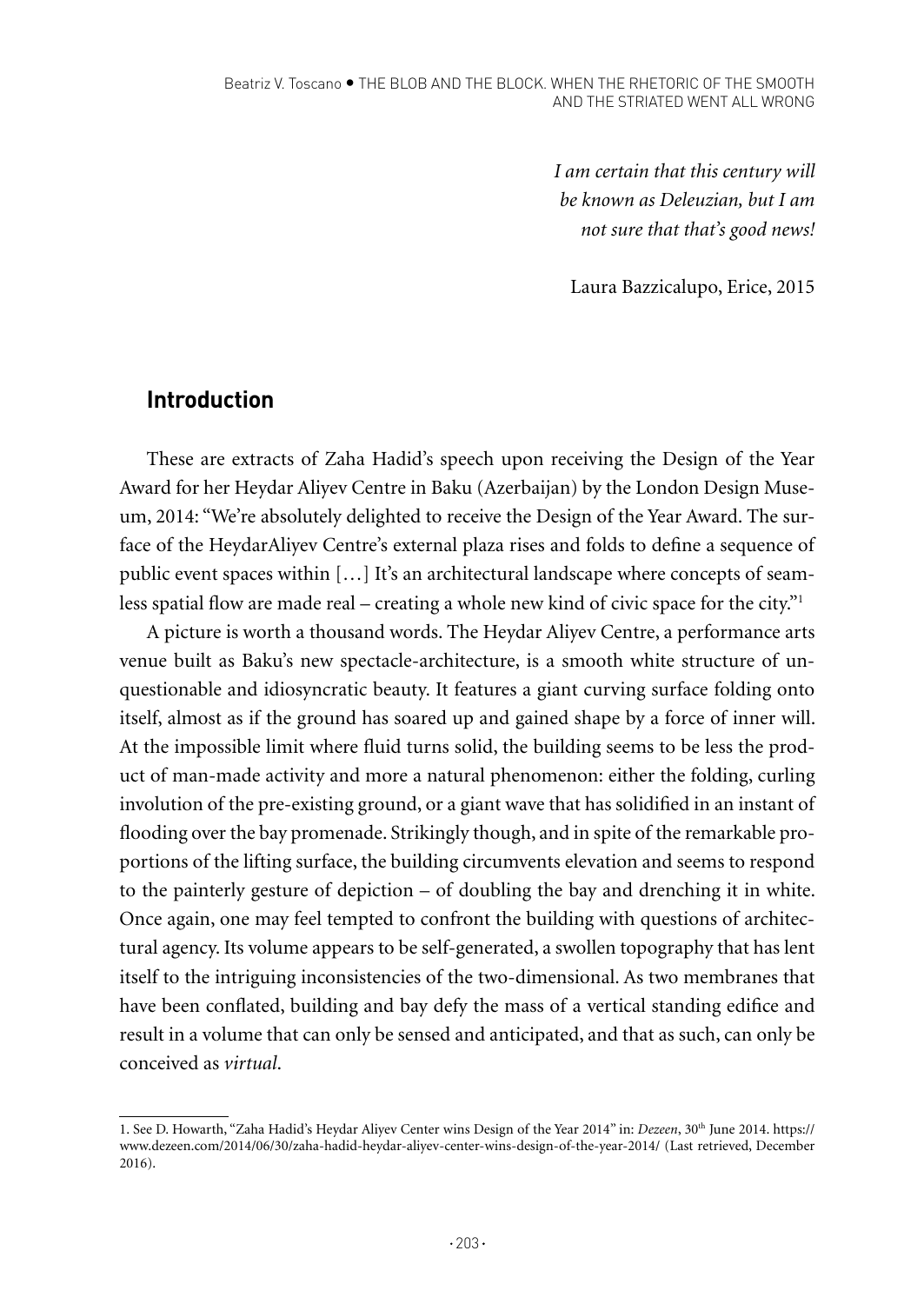Left in less capable hands, a project that is meant to honour Heydar Aliyev, Azerbaijan's late statesman – or for some, a dictator –, could have turned into an *explicit* display of iconicity. Take, for example, the Lenin Palace in Baku (Alish Lemberanskiy, 1976), today's Heydar Aliyev Palace at the Heydar Aliyev Park Square. This building bears a design logic that is parallel to a series of theatres built around the mid 1970s – each of which functioned as a backdrop for propagandistic programming aimed at renewing Soviet fervour through the promotion of popular song contests. Originally, a statue of Lenin stood at the opposite end of the square in front of this building, upright with his arm stretched out above the square as though vehemently leading the masses. After its post-Perestroika remodelling as the Heydar Aliyev Palace, the statue of Lenin was replaced by an almost identical one resembling Aliyev, with his arm stretched out *to* the masses. Facing the building, it now looks as if he is welcoming them for a symbolic embracement, thus turning the open space of the square into a visual enclosure. The space brings to mind the All Union Festival of Soviet Song contest, which from the 60s on was a cohesive means among the satellite republics, precisely following the Prague repression when military parades fell out of favour. The Summer Theatre in Chkalov Park in Dnipropetrovsk (Ukraine) is, in its typology, another related example, with its curved timber-like pillars on the façade of an otherwise unexciting block-like construction. Yet, along with the cunning of perception and iconicity, one has to read this peculiar typology as a façade that bears two modes of symbolism, a squaring of the circle, as it were. The first, with its explicitly curved structures, pays tribute to the curvature of the yurt, a tent used by nomadic people of the Russian steppe. The second, which, while more implicit in nature, reads more readily, is the frontal block-like neoclassical façade preferred by state architecture in Moscow. Architecture is always *parlante.* Arguably, what this typology suggests, aside from local specificities, is a message of loyalty to Moscow on behalf of the South Republics; of the nomad willing to surrender to the state.

An important passage from the three-dimensional to the two dimensional can, however, be noticed in Hadid's architectonic proposal for the Alyev Centre, as the old *block*  typology, with its overtly standing qualities, evolves into a soft, pliant shape that seems to consist of pure exteriority and to oppose no resistance. This process cannot simply be reduced either to the tectonics of the building, with the *block* becoming *fold* through the mere rounding of edges, or to its symbolic effacements, in the sense of the architecture attempting to render an ideology. Rather, this is a process of shifting from the idea that a building bears representational information – that is, as effectively *standing* and *standing for* – to its ability to produce *affective* warrants of an aesthetic realization.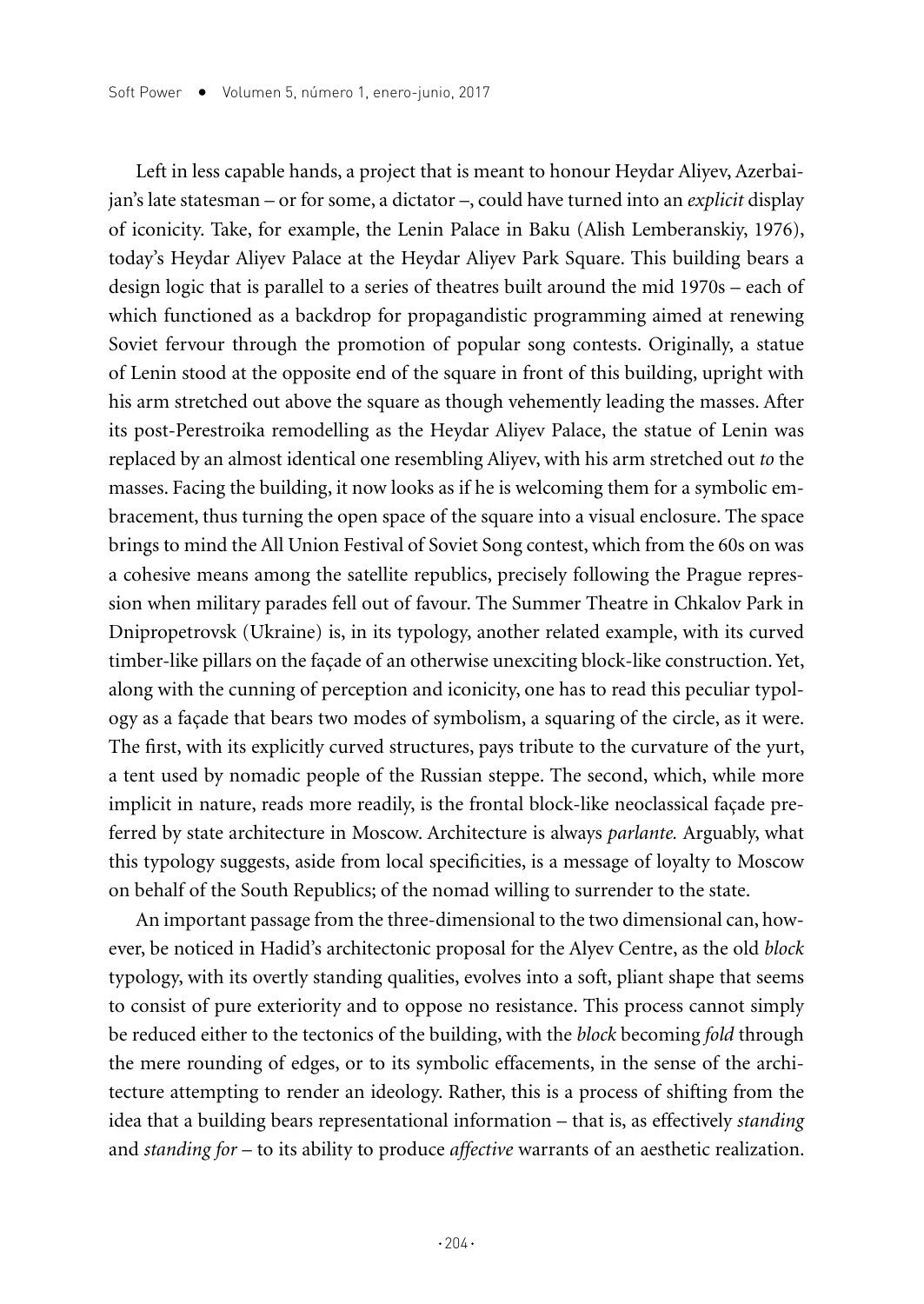Hadid's project is the instance of a space as something that can be sensed, experienced, appealed and avowed but not conceptualized, represented or spelled out.2 No literalist message, as with Soviet-era State classicism, is present in Baku's new State sponsored architecture. The façade recedes and the flowing fabric arises. That is to say, architecture's frontality, its *face* and explicit reference to content and agency, has given way to clothlike structures, where the old equivalence of the façade as the consistent expression of inner content liquefies into a self-morphing *je ne sais quoi*. The visual bridge to the place where questions concerning representation and agency may arise has been severed and substituted by a deliberately non-referential architectural *event*. This begs several questions: "Who are the sponsors? What agenda is it aligning? Is it a private or a public enterprise? Where does the financing capital come from? To whom does it speak?"

As we move into the complexity of space as an immanent set of social relations defined by use and constraint, architecture and urban space reveal an abstract material practice of distribution, administration, entitlement and designation. Even when the perception we have of these processes is that they operate on a non-ideological level, that is, as self-contingent practices of autopoiesis and networking, the motivations presiding those programmes of designation and distribution can be as ideologically informed as the eeriest of the Soviet parades*.* 

But, who says the so-called smart city, with its impressive curved and blob architecture and allegedly self-regulating technologies is not equally reliant on ideology? Coined sometime in 2005, the term smart city describes urban centres with perfectly attuned networks of logistics, informational systems and actors cooperating for common welfare where nothing is wasted. Are our smart cities, with their insistence on smooth and effortless flowing supplies, evermore dematerialized and hastened informational exchanges, and elimination of production discomforts, not all about replicating Le Corbusier's *living machine*, which has been dismissed as delusional and dreamlike? How different is the smart city's promise to operate as a trans-ideological self-organizing and self-sufficient organism from the programmatic living of Le Corbusier's state machines, the *Unités d'Habitation*?

Le Corbusier described the *Unité* in similar autopoietic terms, modelling it after a cruise ship that placidly steers itself through the ocean like a self-sufficient unit.<sup>3</sup> It was to be the perfect example of a living machine, which conveniently made invisible the

<sup>2.</sup> It is difficult not to evoke here F. Jameson's remarks on architecture and the kind of two-dimensionality, or lack of depth, that he sees as the determining feature of Post-Modern culture – as he elaborates in his groundbreaking *The Cultural Logic of Late Capitalism*, Duke University Press, North Carolina, 1991.

<sup>3.</sup> See Le Corbusier, "Mass-Production Housing", in *Toward an Architecture*, Getty Research Institute, London, 2007, p. 253.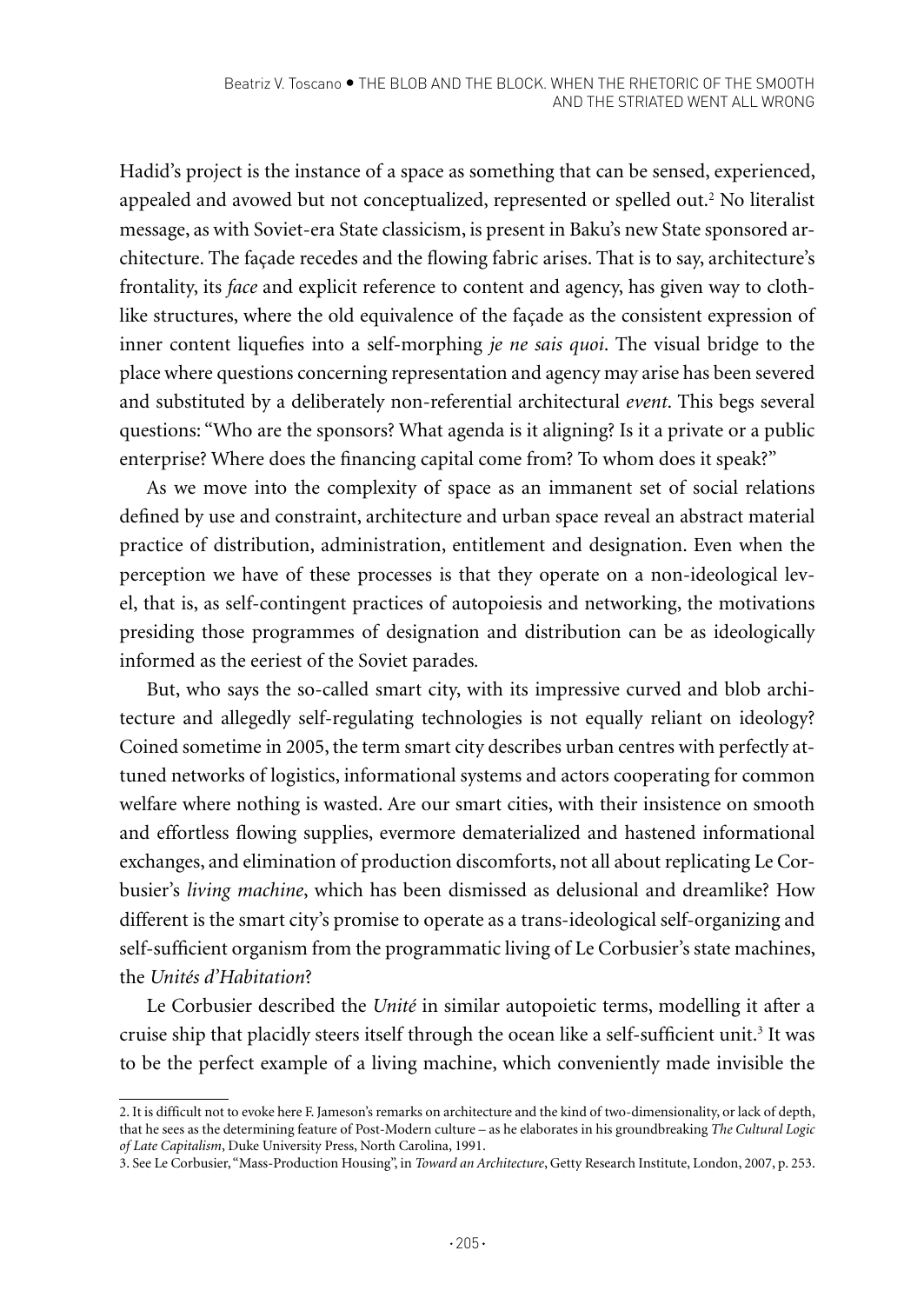army of day labourers attuning themselves to the needs of blissful and carefree passengers. Day labourers and purveyors are in Le Corbusier's texts reduced to small invisible hands emerging from narrow openings in the cabin closets to provide fresh food and ironed laundry. Where and how these labourers live is unknown, hidden from everyday view. Le Corbusier's *Urbanisme* never recognizes or explains the infrastructural and subterranean forces. But, how much should we reproach him for making the substantial and life-giving energies of labour invisible? Cities like Johannesburg, daily shuttling cheap black-African labour from neighbouring townships in and out of the city, functions this way, making labour only temporarily and barely visible. In the twenty-first century, a new mode of *invisible apartheid* rooted in uneven development and real estate has developed around most major metropolises, with surrounding dormitory cities and cycling day commuters accommodating rising housing costs. Space, urban space, and the built landscape stand as a major paradigm of domination, control and the exertion of power. So, is the smartness of our cities not so much the product of a self-organizing system of dematerialization, deterritorialization and flow, as it is of control and of careful orchestrated agendas?

If one were to make an architectonic genealogy of power's pursuit of invisibility, namely, through an elegantly modulated reluctance to exposure, Hadid's building seems uncannily linked to all of the blocks above, even while identified as innovative in its non-referentiality. And all those buildings, as much as they have been dismissed for epitomizing the Soviet State's bland and outmoded taste for chunky block structures, appear to be pregnant with an inner force that wrestles to emerge as a *blob*. But, if that holds true, how did the block become a blob and then morph into fold? That is, how did a set of static relations and agencies modulating people's interaction with public life become a self-regulating system of unfixed relations, and then mutate into a borderless smooth structure, a deregulated and ever expanding plane? How did architecture shift from a paradigm of production and representation to one of consumption and flows, and ultimately to an event of real-time cybernetic interconnections? How did the spatiality of power become deregulated, faceless and unresponsive? Most importantly, what are the consequences? What has come of domination and resistance in the shift from block to blob to fold?

My thesis here is that resorting to the non-conceptual, the performative and the autopoietic as generative principles for this modality of city constructions accounts for a double benefit towards the obliteration of disturbing antagonisms from the arena of our societal exchange. On the one hand, it bypasses the very idea of both built space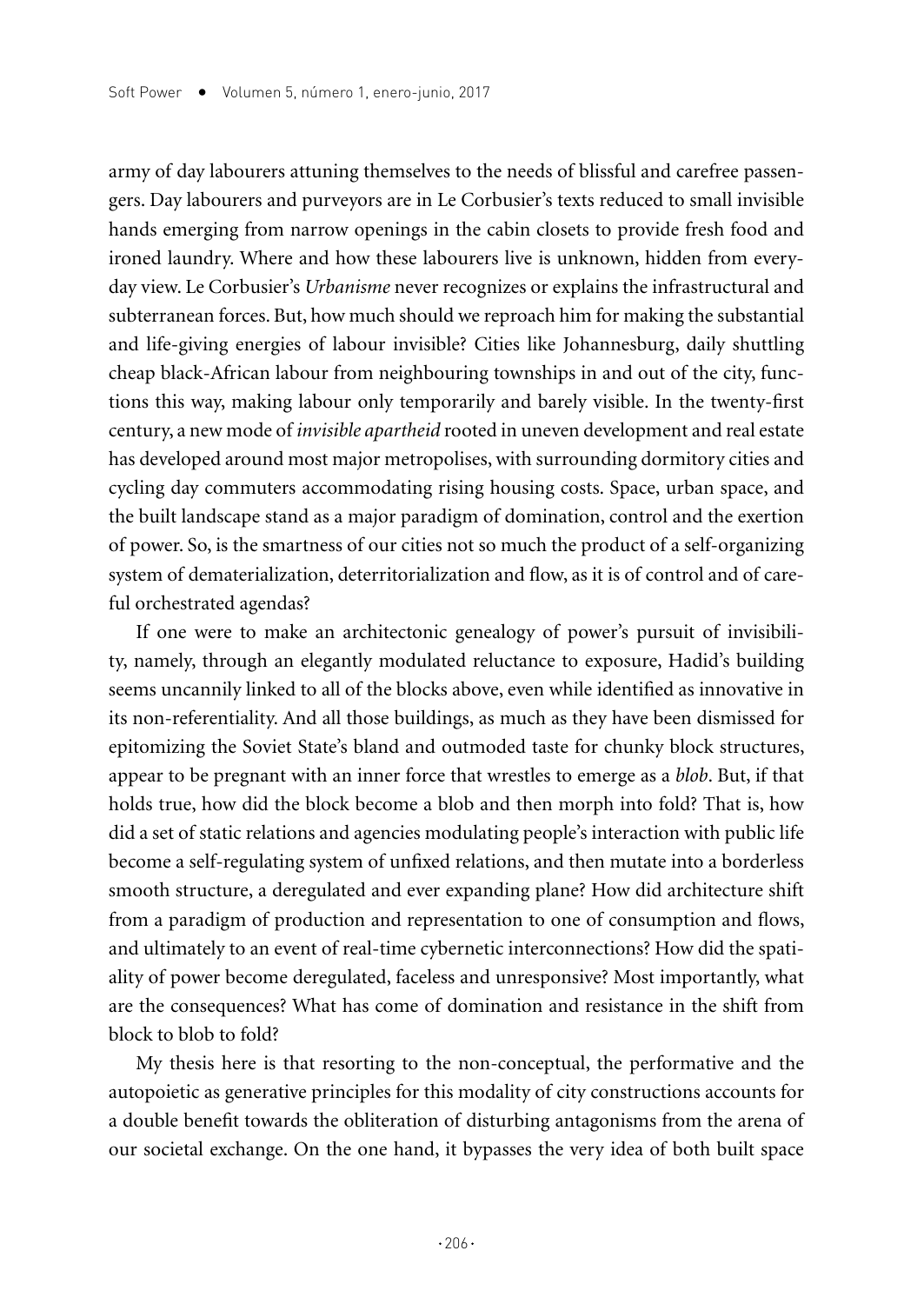and space distribution as being causally generated and thus blurs its agenda. As I will attempt to demonstrate, this is why Gilles Deleuze's stance on issues such as *causality, becoming* and *representation* has gained support from the pundits of this so-called *architectural Deleuzianism*<sup>4</sup> – and among them, incidentally, is Hadid's own office, under the hand of Patrik Schumacher, who happens to have pursued his activity under the rubric *Autopoiesis in Architecture*. On the other hand, also following a further architectural allegiance to Deleuze's philosophy of sensation, there is the issue of space being unutterable, i.e. something that can be sensed but that evades verbalization. The wager here is that architecture overcomes its ideological dimension as it goes beyond the dialectics of representation and iconicity; an ideology that cannot be pinned down is also one that cannot be contested. I call this the aesthetic fruition of space; where the experience of space is located in the threshold of the phenomenal and the pre-predicativeness of a subliminal experience; invoking a process by which sensory experience resists the reification brought about by the utterance.

It is by being relocated in the realm of the *beautiful* and the *sensual* that architecture turns innocuous – and complacent. In fact, more and more architecture is developing into an ever so carefully monitored dispositive, engineered to generate joyous and non-conflicting experiences of desire and consumption, where friction and the power struggle are not only erased but also made anathema – the material of much-to-beovercome old fashion Modernism. Note, for instance, how one of the members of the jury, Piers Gough, with Marilyn in her white willowing skirt in mind, likens the Heydar Aliyev Centre to an acquiescent beautiful woman – a building that is beautiful and compels admiration for its *curves*, for not being argumentative or dialectical: "Its swooning fluid on the outside and inside belying its size and complexity. The thousand and one geometrical junctions are consummately mastered and segue seamlessly into each other. […] It is as pure and sexy as Marilyn's blown skirt. Without an ounce of awkward argumentative modernism in its bones."5

Accordingly, for Hadid and others this is good news: the dream of a smooth, deregulated, dispossessed space, freed of antagonisms and ideologies, a global space of free-flowing people, capital and *wows!* But not so much so for the evicted inhabitants

5. This was P. Gough from CZWG Architects LLP

<sup>4.</sup> As in the P. Schumacher. *The Autopoiesis of Architecture: A New Framework for Architecture*, Wiley, West Sussex, 2011. See also: D. Spencer's "Architectural Deleuzianism: Neoliberal Space, Control and the 'Univer-city'", in *Radical Philosophy*, 168, 9, 2011 – digital version; M. Carpo (ed.), *The Digital Turn in Architecture 1992-2012*, Wiley, West Sussex, 2012; N. Thrift, *Non-Representational Theory: Space, Politics, Affect*, Routledge, New York & London, 2007.

Go to http://www.e-architect.co.uk/azerbaijan/heydar-aliyev-centre-baku (Last retrieved on December 2016)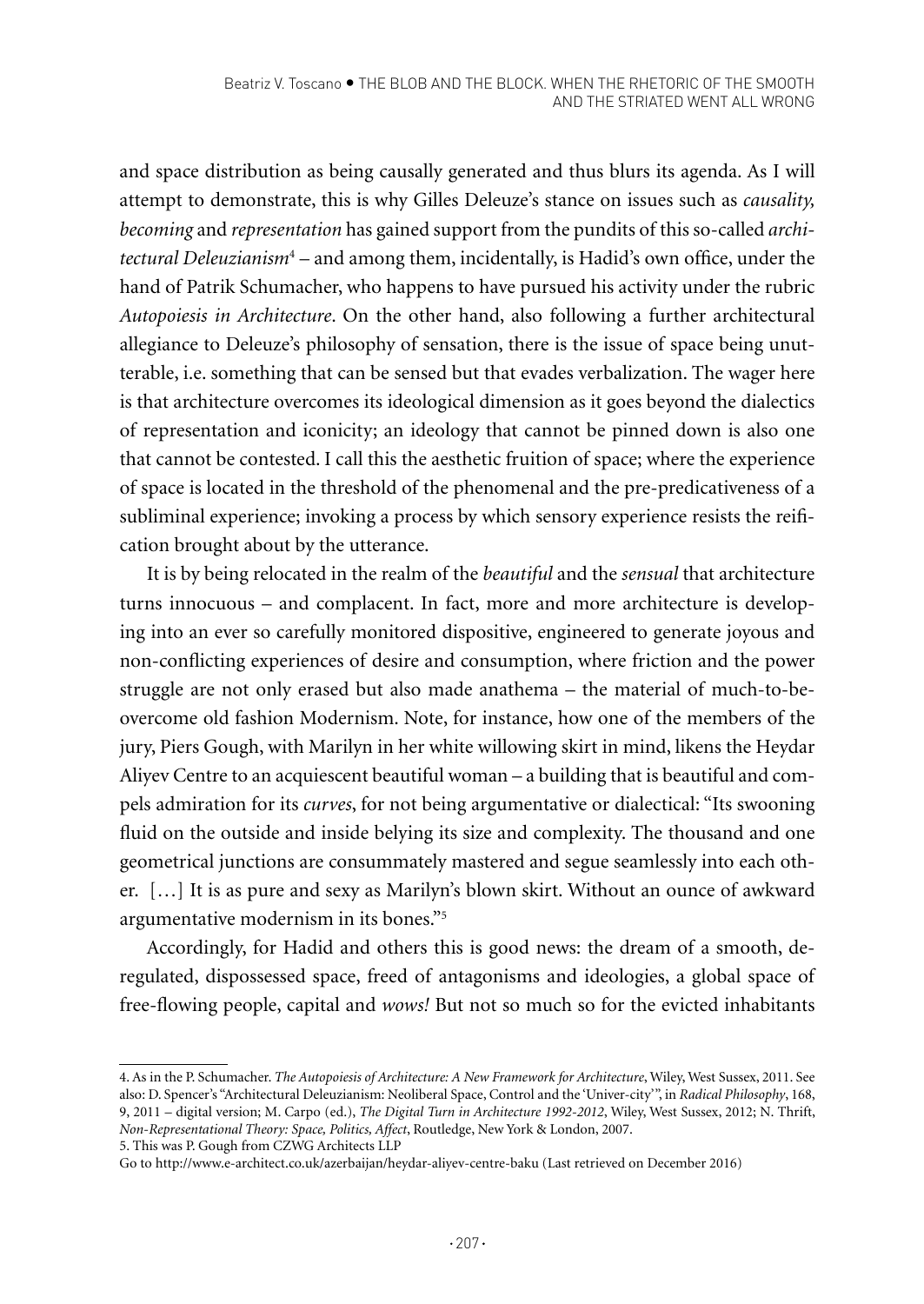of the area where the Heydar Aliyev Centre stands today; the ineluctable nomads of a Century that has become Deleuzian in an uncanny way.6

So, what went wrong? Why this new taste for non-representational, non-ideological and non-frictional architecture? What is there in Modernism, in its visual rhetoric of the block to be disavowed and cast out from our urban spaces? Why this insistence on the non-argumentativeness of space, and, since Gough mentioned it, where does this imperative to suppress dialectics come from?

The link between specific space tectonics and aesthetic disposition to the bio-political dimension shall be subjected to careful analysis, precisely as a clue to understand how making the *sensual* prevail over the semiotic in the experience of space may revert into exerting more effective control over the set of social relations which that very space articulates. I claim that power effectiveness in the domination of bodies and relations derives from its inconspicuousness, i.e. from the idea that it becomes more ubiquitous and incontestable the more unutterable it is. In the following pages, I will attempt to draw a genealogy, both tectonically and theoretically speaking, of how smooth and blob typologies for space distribution (with their non-representational, non-dialectical underpinnings) have come to develop as paradigmatic elements of a certain regime of domination and control, the success of which is based, on the one hand, on deregulation and ubiquity, and on the other, on an idiosyncratic interplay of openness and impenetrability, of restriction and expansion and of entitlement and dispossession. In fact, if one pays attention to the leading trends that have been at play in the recent history of urban development, the hypothesis that the two modalities of block and blob actually do cooperate with each other becomes more apparent: the way in which an economic paradigm based on capitalized affects is nurturing and is being nurtured by societies structured around state normativism and control and where class antagonisms dissolve into the micro-politics of desire.

Now, far from seeking to uncover which aspects of Deleuze's philosophy have been perverted by neoliberal Capitalism in its material declinations, my goal is to argue how the smooth, by encouraging an economy of acted out affects (or libidinal economy), may have finally managed to remove resistance from its subversive core.

<sup>6.</sup> The Human Right activist G. Gogia has lead a campaign to denounce the many evictions that took place in the heyday of Aliyev's this and many other building and *renewal* measurements for the city of Baku. See: https://www.hrw.org/about/ people/giorgi-gogia (Last retrieved on December 2016).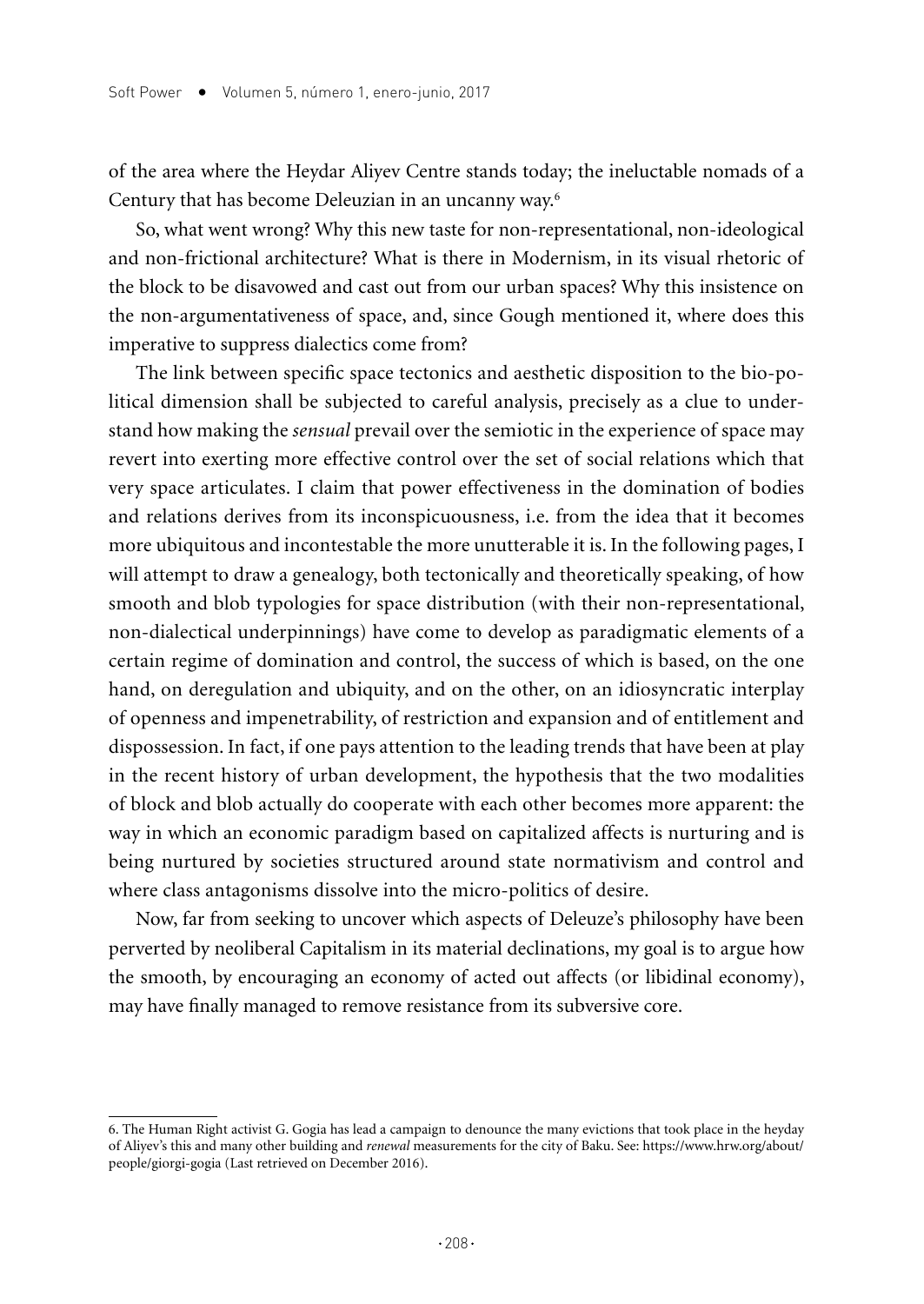## **From block to blob: La ville dérivée**

It was already there, the blob. Incubating, secretly inhabiting the block. It was in the *Beaubourg Effect* in 1977; a skeletal conveyor of non-persistence, a de-spatializing space, *a vacuum-making machine*, a *matrix of absolute security*. 7 And also in 1997, with the Guggenheim Museum in Bilbao by Frank Owen Gehry; a building born with the sole purpose of moving fascinated masses around – and deemed unsuited to lodge flat canvasses or to promote restful contemplation, simply because: "When a building is as *good* as that one*, fuck the art".*<sup>8</sup> This is how architect Philip Johnson was once said to have praised a building, the core aim of which was none other than the very act of strolling, coagulated in a gallery hall and reduplicated by *The Matter of Time* (1994 – 2005), Richard Serra's gigantic meandering steel piece. And even earlier, in 1959, lurking in the block from within, the blob was there too: in the strolling ramps at Frank Lloyd Wright's Solomon Guggenheim Museum in New York, in the nautilus – that perfect architectonic metaphor for the spiralling curve of Capital, always soaring, always in motion and where art, the masterpiece, was just a side course for obedient visitors ambling around incuriously. "Well, cut [ the paintings ] in half", was Wright's outrageous reaction to the reproach of how to place the canvasses on the round walls.<sup>9</sup> That said, this building truly marks a turning point: Frank Lloyd Wright's accomplishment did not come from the architectonical efforts of *effectively* giving the Guggenheim collection a housing – specially, judging from the above-mentioned suggestion to make the paintings a function of the building and not the other way around. What the building truly succeeded in was transforming the view of architecture from being a purposeful device (i.e. the product of an object-focused act of production) into a place for consuming object-detached sensations (where the object is unimportant); a place created for *the very act of strolling* along a promenade of exhibited high culture and wealth. So, there it was, breaking right onto the Manhattan warp, a taste for round structures beaconing a spot for leisure, loaded with an emancipatory sense of freedom.

It is indeed this promise for freedom and emotion incorporated into architectural morphogenesis that I claim to be a major feature in the practice of architecture since World War II and also well into the 90s. But, in claiming the blob to be a feature

<sup>7.</sup>See J. Baudrillard, "The Beaubourg-Effect: Implosion and Deterrence", in *October*, 20, 1982, pp. 3-13.

<sup>8.</sup> See I. Estéban, *El efecto Guggenheim. Del espacio basura al ornamento*, Editorial Anagrama, Barcelona, 2007.

<sup>9.</sup> For an account of Lloyd Wright's comments on the Guggenheim Museum see: A. Saarinen, "Tour with Mr. Wright. The noted architect, offering a preview of his new museum, talks many things – art, architecture, nature and design", in *The New York Times*, 22 September 1957, pp. 22 – 23 and 69 – 70.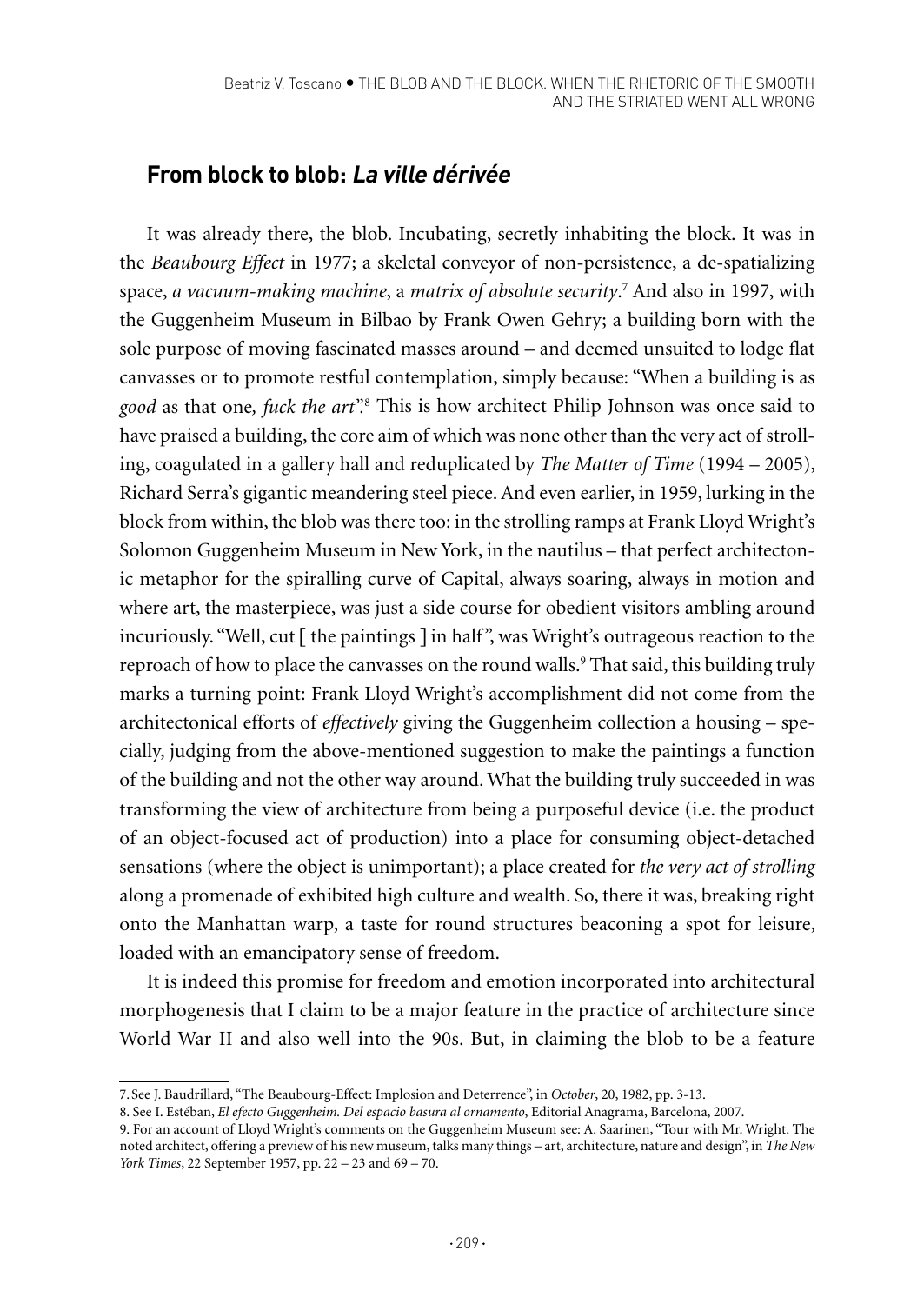of the post-war era, I wilfully challenge common formalistic approaches that place the so-called blob architecture in stylistic coherence with the aesthetic, technological possibilities and *Zeitgeist* of the 90s, which by the same token consider Brutalism and social housing (i.e. state led projects) to be the post-war era's most determining features – that of an awkward argumentative modernism.10 The view most exponents of architectural theory have of the *block* is actually that it belongs to an era when social relations are organized around stark ideologically driven state monitoring and regulation. Needless to say, the block represents the perfect symbol of a failed state, standing in the way of an unstoppable Capitalism in its demand for deregulation and with better promises for welfare. Hence the emancipatory freeing character associated with the blob, its coherence with a so-to-speak 'fukuyamaist' forecast of a trans-ideological self-regulating system of fluidity. See, for instance, how the theoretician of Postmodernism Charles Jencks subscribes to this view of associating Modernism with the *block* by using images of the demolition of the failed Pruitt-Igoe Brutalist housing project in Saint Louis to illustrate his seminal essay *The Death of Modern Architecture*. 11 Incidentally, the demolition of Pruitt Igoe, a monument to the myth of the state as a social engineer, was later featured in Godfrey Reggio's PoMo film *Koyaanisqatsi*, 1982. More to my point, Minoru Yamasaki, the architect who designed the Pruitt-Igoe complex, was precisely the same mind behind the ill-fated World Trade Centre in New York (opened in 1973), today rebuilt as the *One World* Trade Centre or Freedom Tower (Childs and Libeskind, 2015). I would go as far as to state that, the cooperation between desire and state normativism in the exertion of control over bodies and supplies has been the major spatial achievement of a society in its awakening to mercantilism.

So, if *blob* and *block* in fact cooperate, the question is: how?

My point is, if the thesis that *Capital* and State stand in a downright occlusive-encroaching cooperation with one another holds true (and not in a relationship of overcoming, as the afore-mentioned ranges of cultural theory and their aligned architects have sustained all along), what are the material spatial renderings that make effective and perpetuate that alliance? And, what does a material theory of space, one that deals with the design of our living spaces, have to add to the many attempts made by political science, philosophy of history and so on to address this question? For I believe it is from these renderings and from their privileged position to direct, hamper, permit, disown or

<sup>10.</sup> As G. Lynn e.g. sustains. See his *Folds, Bodies & Blobs: Collected Essays*, La Lettre volée, Bruxelles, 1998.

<sup>11.</sup> In *The Language of Postmodern Architecture*, Rizzoli, New York, 1977.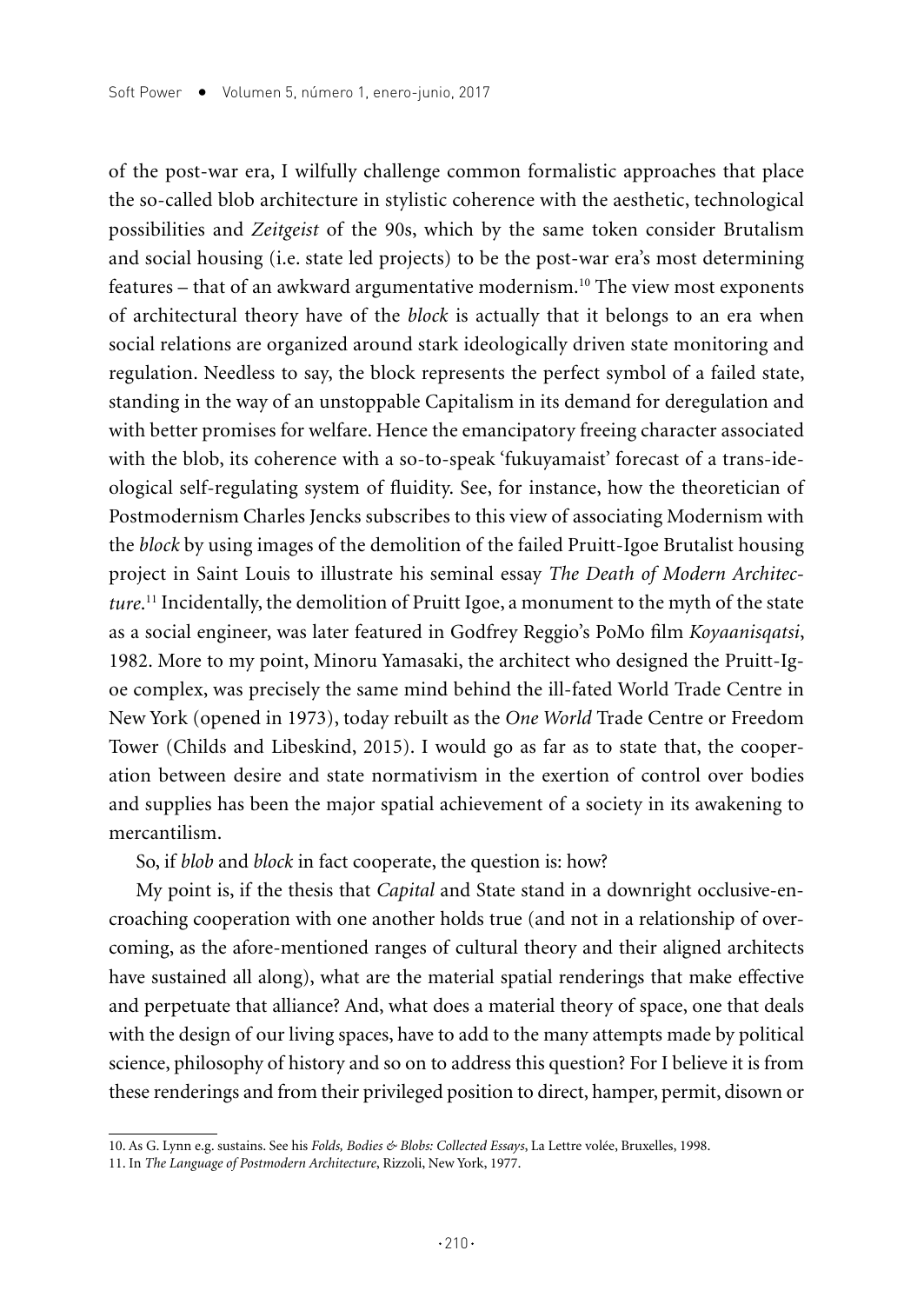stimulate human behaviour that true bio-political power emerges. And it is from there too that an effective stance on resistance and retrieval of political agency should begin.

An elucidating place to start unravelling this conundrum *spatially* emerges with International Situationism reacting to the mandates of Functionalism of organizing social life around rational principles of productivity and standardization. What makes the Situationist proposal so interesting here is the way they seemed to grasp the fact that with Funºctionalism, not only a certain *aesthetic* theory of productivity was at stake, encumbering self-restraint, work and progress; more than that, it was Functionalism's *life as a technology*, i.e. a predicament of organizing social life around the spatial deployment of a function-derived normativism that the Situationists ferociously reacted to. The ground-breaking stance of this whole critique rests on the realization that (in order to abide) that particular *technology of life* had to mutate, and was already mutating, into an *ideology* – to the extent that declaring Functionalism an *ideology* and not a *technology* implied revisiting the hierarchic position objectivity and matter-of-factness it always had over subjectivity, irrationalism and unpredictability.<sup>12</sup> Functionalism was not simply a *technology*, it was an ideology; it was a *spatial* theory of society in its own right, demanding an ideological apparatus in order to pace forward. But, how was *space* seen by the Functionalist, or indeed, what kind of social-spatial typology were the Situationists reacting to? What kind of space would result from that *détournement*?

As early as 1896, the American architect Louis H. Sullivan lays bare his particular venustas-firmitas-utilitas of society: the *new* office building, a unified endeavour of discipline and rigour, cinching the ever-growing population of motley folks and diverging interests.13 The deadlock here with Sullivan (and for Functionalism all along) was how difficult it was to discern whether rational restraint was actually the specific architectonic feature of the tall office building that would stimulate productivity and propel emancipation, or the other way around. That seamlessness or reciprocity in the causality-effect interface of spatial structures and social order, together with the sense the building transmits of operating like a self-organized technological (and not ideological) unit is what makes the Functionalist stance so compelling here, and I believe this had also triggered the Situationist reaction.

Now, the *building* here is not simply a metaphor: society *is* at its most productive as *a building*, as a storied allocation, as a spatial designation. Therefore, under this particular

<sup>12.</sup> This is J. P. Sartre's stance on Subjectivity exposed at a conference in 1961 in Rome, later printed as "Marxism and Subjectivity. The Rome Lecture 1961", *The New Left Review*, 88, 2014, pp. 89-111.

<sup>13.</sup> His ideas published as "The tall office building artistically considered", in *Lippincott's Magazine*, March, 1896.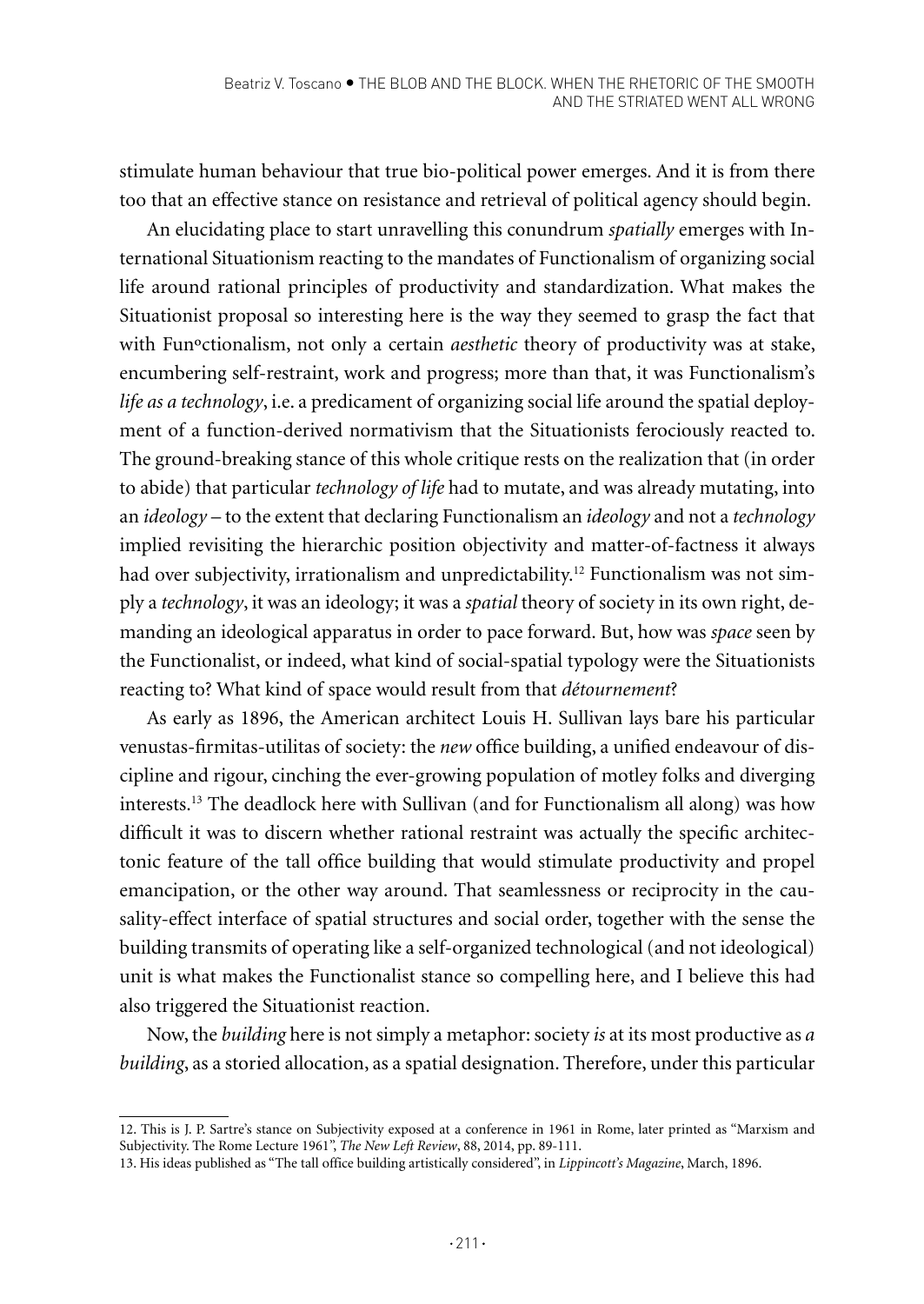predicament, society is translated as something contained and harnessed by *space*, but this is a space that can only develop as an *inside*, as a self-contained universe which, by bending over inwardly, successfully creates the reliant statics of the *to each its own* philosophy. It is here, unsurprisingly, that the axiom *form follows function* makes its appearance for the first time: like a kind of endless loop, space (as form, forms of social life and so on) and functions always revert back to one another. And that axiom perfectly applies to the logic of social organization and productivity: *functions* are the pre-codified arrangements or collocations for social bodies. And if space can be called *a form*, a form of social organization, then space and social distribution are the product and the *a posteriori* result of *a function*. Consequently, for Functionalism, it was only within the pre-given confines of functions that forms, the *expression of forms* proper, could strive to exist. Situationism reacted then according to a kind of *expression-and-effect-proceed-cause* philosophy: where Functionalists saw expression following functions, the Situationists wanted functions following expression.

That is why, in texts such as *Critique of Everyday Life* by Henri Lefebvre, the Situationist examination arose from considering Functionalism to be a mutation of a vaster horizon of rational regulations restricting the subconscious and hijacking subjectivity:<sup>14</sup> the problems of modern life (discontent, boredom, obsolescence…) were the result of a productivity grid, behaving as pre-codified allocations, anticipating and suppressing individual imagination. I even claim the term *boredom* to stand as a reinterpretation of the Marxian *alienation*. Now the crux is: if it was just sterile self-restricting and self-confining *forms* of life alone that had emerged from *functions* ploughing over social magma, the reverse was not true; while the implementation of rational principles of labour organization and productivity had resulted in life being fossilized, emancipation still had to be comprehended within the realm of production. True *productive* creativity and human fulfilment would only emerge if irrational forces were allowed to take charge of productivity and evolve into life environs. So, it was not productivity in its equation with emancipation in itself that was troublesome, but the means to mobilize it. And to put it boldly, if the principle of sufficient reason in the *cause and effect* chain of productivity – and not productivity itself – was the problem there, it was affection and *jouissance,* as the ultimate *product* of productivity, that had to be produced in its place.

Thus that, the emancipating task of counteracting fossilization had to be undertaken as an restructuring intervention on space: by disassembling the previous urban grid of

<sup>14.</sup> H. Lefebvre, *Critique of Everyday Life*, Verso, London & New York, 1991.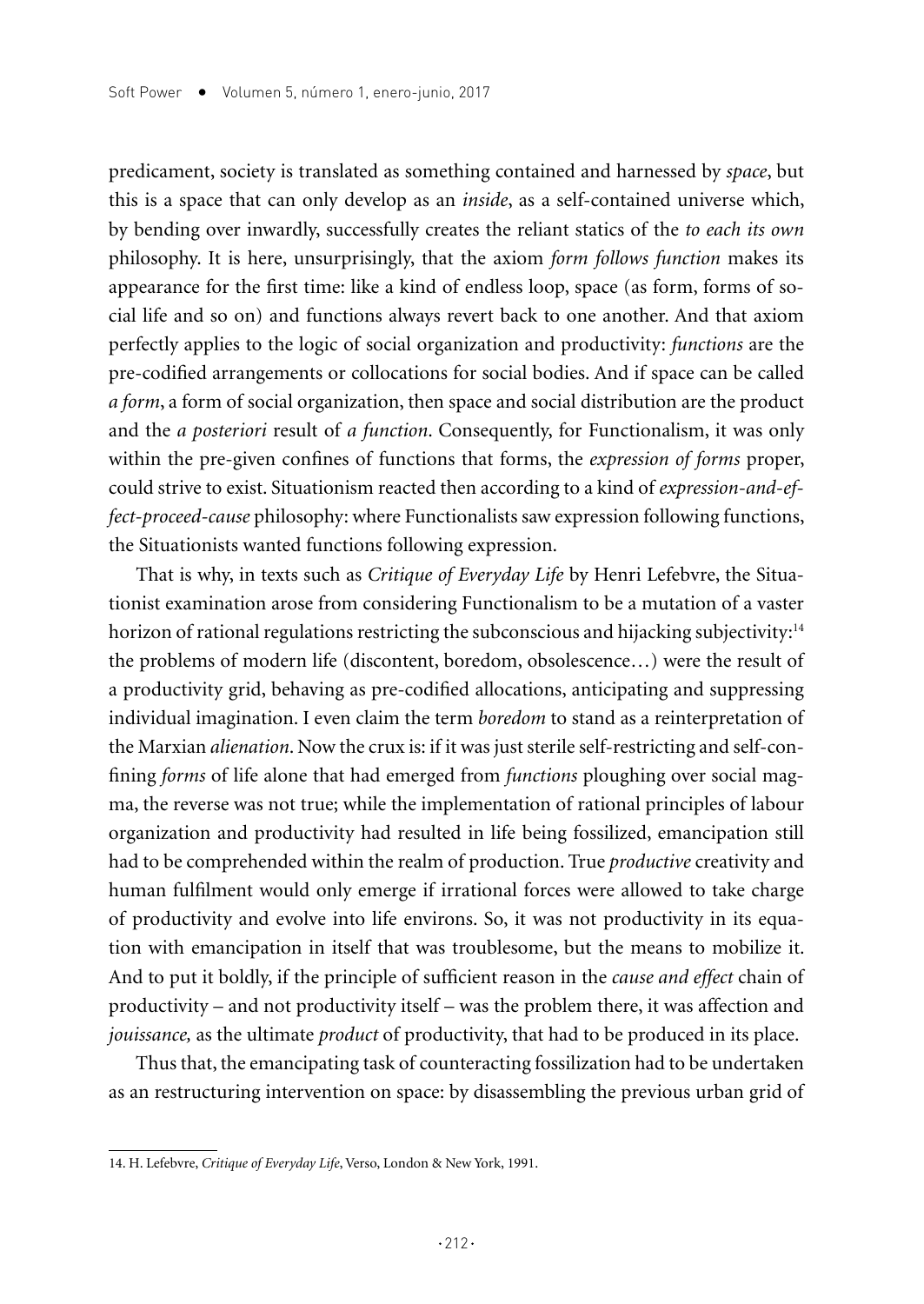designations of work and productivity, and by later re-assembling it around *situations* or affect-paired locations. The new Babylon would emerge as the spatial deployment of a drift (hence the term *dérivée*), as a flow where playing, toiling and sensing would merge in a gigantic slide conveying joyful people. Turning the axiom of form following function upside down, it would now be forms of expression that would have a creative and distributive agency over space.

Two consequences can be drawn from this reversal of force-form relations in the productive process, for what we are witnessing here is an unprecedented ontological reassessment of the *cause and effect* between space and social organization.

Firstly, one is my anticipated de-spatialization of space and its transformation to become smooth. By causally prioritizing social dynamics as forces over space, as their material actualization, space ceases to be a pre-existing and fully codified architectural entity, and it becomes a product of eventualities; one whose reification is tied to the serendipity of thrives and moods. More as a product rather than as a source, space is then rendered as non-causal, it is drained of the material substance where ideology crystallizes, unfolds and becomes visible. The whole Marxist question of a work-alienated society founds redemption not on the critical assessment of social-dialectical antagonisms materialized and evinced in space; but rather, emancipation, if anything, would come about through the dematerialization, dare I say deterritorialization, of space (and of production) and focusing on the creation of pleasurable situations. This is something the cry of "*Qu'ils mangent de la brioche!*" perfectly casts down.15

Secondly, by letting emotions and drives constantly modulate and prevail over spatial codified statics, space is deprived of its capacity to be uttered, read and conceptualized. Instead of parting from a semiotically pre-codified space determining over un-codified social magma, space here *is* a magma that can only be made sense of through sensing, feeling and avowing: as an aesthetic experience. *This new architecture*, Debord states, *must advance by taking emotionally moving situations, rather than emotionally moving forms, as the material it works with*. 16 With *psycho-geography*, a new regime of spatial sublime is making its entrance: a fluid, boundless stream, inactivating the critical potential of materialist dialectic.

But has this dream not already come true?

<sup>15.</sup> Lefebvre even predicts the end of work all together; its complete mechanization, leaving people free to do other things. See "Lefebvre on the Situationists: An Interview", by K. Ross (1983), in *October*, 79, 1997, pp. 69-83.

<sup>16.</sup> Find a version of G. Debord's manifesto in the K. Stiles and P. Selz (eds.). *Theories and Documents of Contemporary Art: A Sourcebook of Artists' Writings*, University of California Press, Berkeley, 1996, pp. 827-828.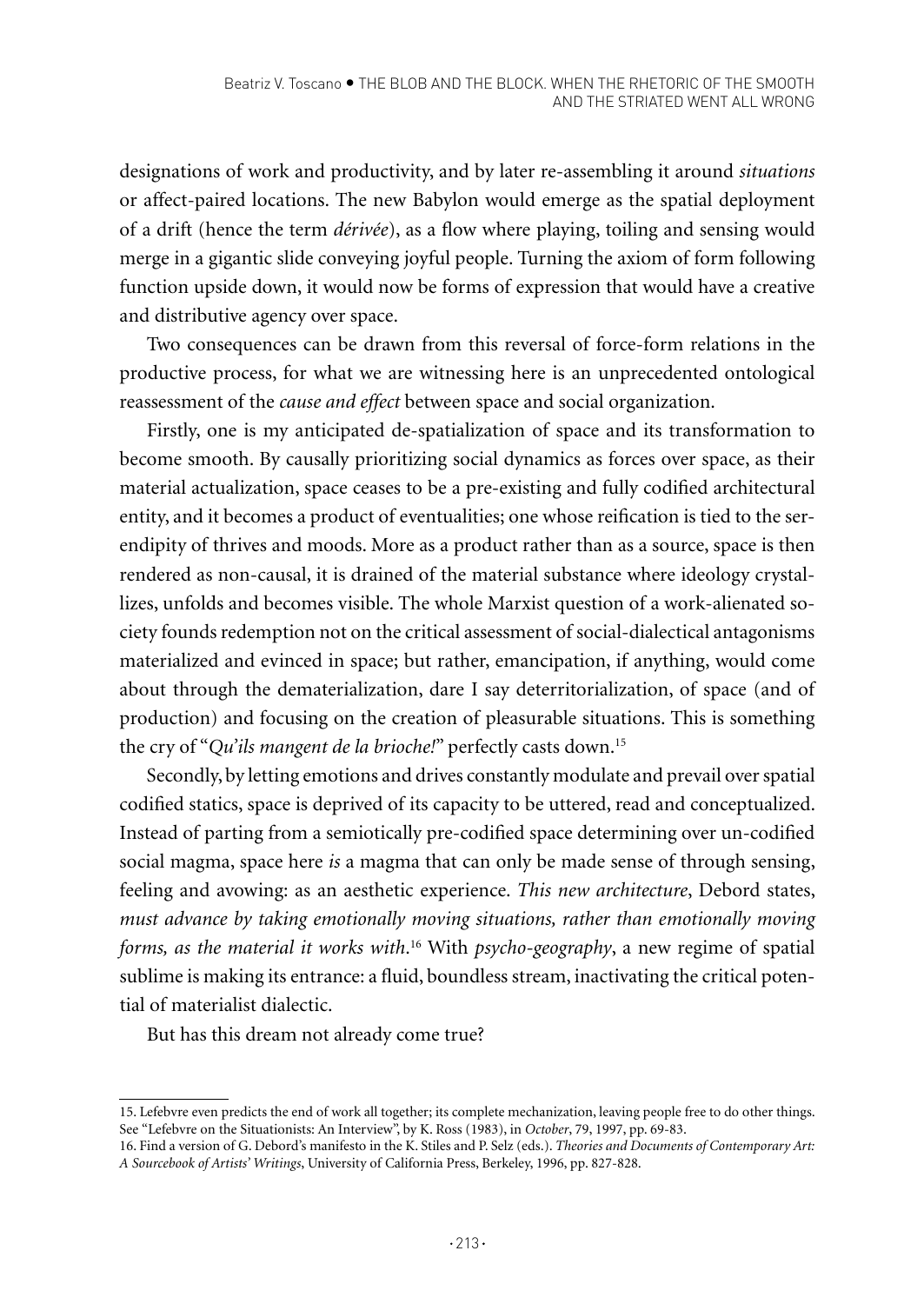City centres have seen their square agorae pitted out, torn away from their old architectonical quotes to history and industrial past. Think of the Ría del Nervión area in Bilbao, the industrial Düsseldorf prior to the decline of coal extraction in 1983, Baku… Large curved and cloth-like architectures, pure joy to the senses, stand now where the chunky blandness of the *ora et labora* used to rely on State achievements. Arguably, the city of Brasilia (1956, officially founded in 1960. Le Corbusier, Niemeyer, Costa) was a rehearsal of this kind of aesthetic determination for space: the magnificent curved buildings were reserved for mystified religious and civil powers; the apartment blocks, barely touching the ground, were there to accommodate the masses. Today, curved cloth and fold architecture continues to be favoured for the same purposes: financial centres, shopping malls and performance art centres are taking over that role.<sup>17</sup> These are in turn the venues where Global Capitalism's central axiom of private property deploys in the performativities of acquiring, and where the old segregation of sacred and profane is reinterpreted as in owner or disowned. And it is all there, the promise of *wellness* replacing *welfare*: there is no effort, no resistance, no indigence in sight, just wealth, fun and desire.

Upon a careful look, however, the smooth (autopoietic, non-symmetrical and strikingly both open and membrane-like) emerges not as a milieu for social emancipation. Rather, it rises as an archetypical structure that, by skilfully evolving transversal to the dimensions of open-close and inside-outside that may be ascribable to the dialectic, perfectly mirrors corporate capitalism in its aspirations for the de-regulated, the enclosed, the private and the expansive. It is as though the same space that was meant to act as a milieu for social liberation had, in the fallowness of its non-dialectical constitution, set the best conditions for the globalization of capitalism to expand. As though, in its repellence to fault lines and depth, in its conceit to solely obey the autopoietic and immanent principles of a *parametric* technologicism, it had opened itself up to be replicated as the handmaiden of a global free market.

It is with this dilemma in mind that I propose a revision of Deleuze & Guattari's stance on immanent spatial formations overcoming State power and ideology-driven hierarchies, in their text *The Smooth and the Striated*: namely, how to allow for specific agendas behind space distribution to be tracked and contested in the absence of a causal and an *inside-outside* comprehension of space? How to re-encode and critically re-appropriate a space that had opted to make itself accessible only through affective frui-

<sup>17.</sup> See M. R. Marella. "Lo spazio urbano come bene comune", in *Scienze del territorio*, 3, 2015, pp. 78-87.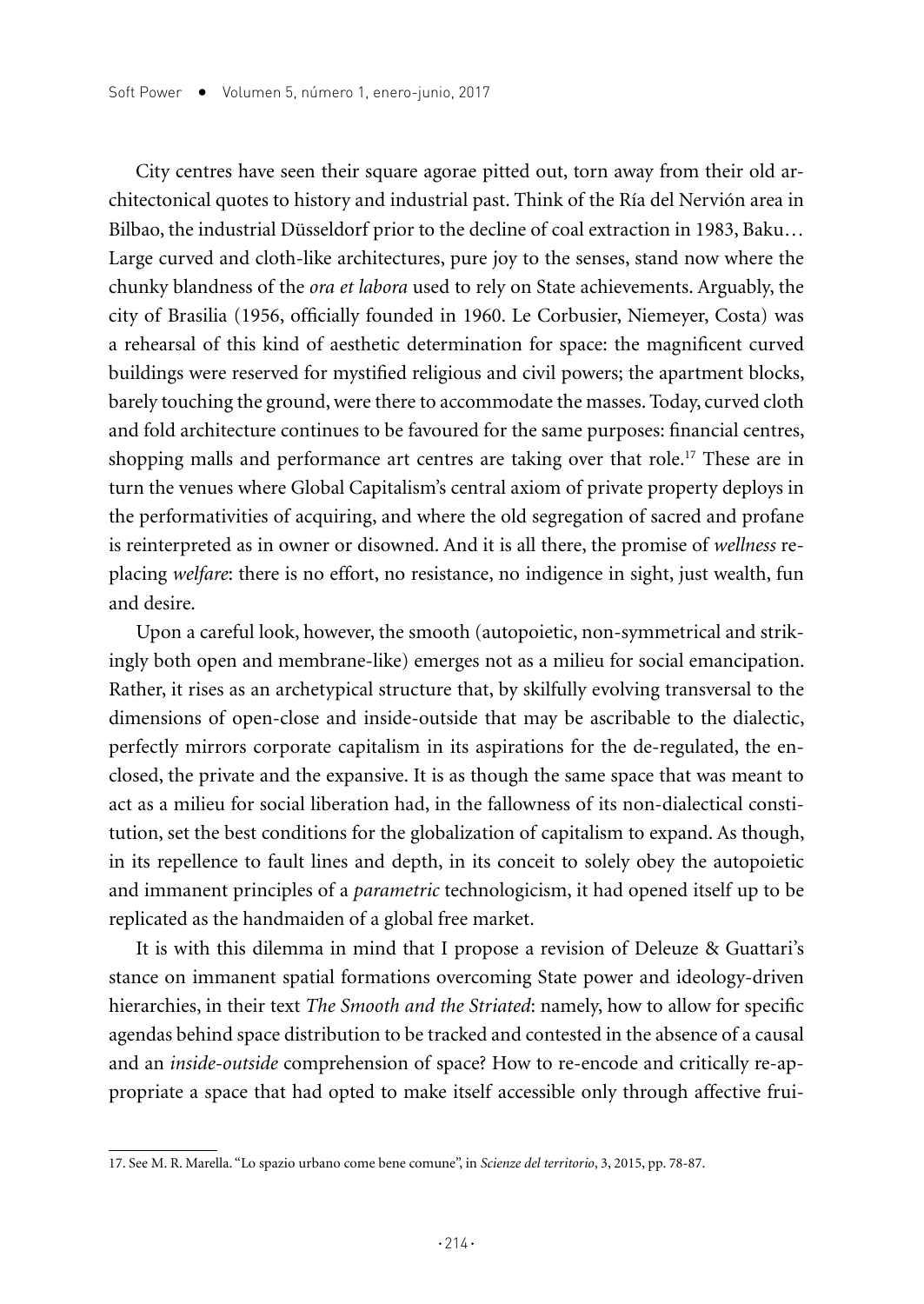tion? What kind of resistance can possibly accommodate a thought that exists beyond dialectics, i.e. from a plane of immanence and self-evolving morphologies?

Even when I acknowledge that there is not just one single thread within *The Smooth and the Striated* discursive texture, I must agree with some of the published critique arguing that *A Thousand Plateaus* (the volume where it comes from) was written as an attempt to offer clues in this deadlock: that of state regulation (striated) cooperating with the de-regulating logic of neoliberal economies (smooth). It is Keynesianism's longstanding pretension that Capitalism generally goes on in the absence of, indeed *opposite* to, State regulation – aside from the regulative workings of ideology and the law, which *A Thousand Plateaus* is set to overthrow. Deleuze & Guattari's originality there resides in the fact that, for them, to keep consistency with a paradigm of the immanence and non-representational models of thought, *Ideologiekritik* has to be done from a position that bypasses Marxism and the dynamics of binary oppositions contained in dialectical progressions. In the language of Deleuze & Guattari, this means two things: firstly, a reluctance to rely on the incomplexities of a lineal cause-effect relation between one system and its opposition, an unwillingness to envision overcoming Capitalism by simply opposing it with Marxism.18 A second aspect derives from here: a wish to contest a view on Capitalist expansion based on the repelling de-structuring potential that the *smooth* has towards the *striated*. Notice how a complete circumvention of dialectics is at the heart of these two premises. Thus, instead of condoning that the smooth evolves and progresses *from* the striated, what Deleuze & Guattari will uphold, by serving enough instances, is the smooth progressing *because* of the workings of a striated structure, inhabiting and nurturing it from within; with no one-way causal relation between them, smooth and striated are bound in an ever self-morphing intertwinement.

Chapters 9 and chapter 12 of *A Thousand Plateaus*, for instance, deal with this matter presenting smooth-striated tropes in non-binary and carefully forged encroaching-obtruding mixes or *strata (the two heads of political sovereignty, or domination): the magician-king and the jurist-priest, the Rex and flamen, the raj and Brahman, the despot and the legislator*<sup>19</sup>

In chapter12 on Nomadology, Deleuze & Guattari say:

<sup>18.</sup> As in F. Jameson, "Marxism and Dualism in Deleuze", in *The South Atlantic Quarterly*, 96, 3, 1997, pp. 393-416. 19. As in G. Deleuze & F. Guattari, *A Thousand Plateaus: Capitalism and Schizophrenia*, University of Minnesota Press, Minneapolis, 1987 (Project Lamar), pp. 351-353.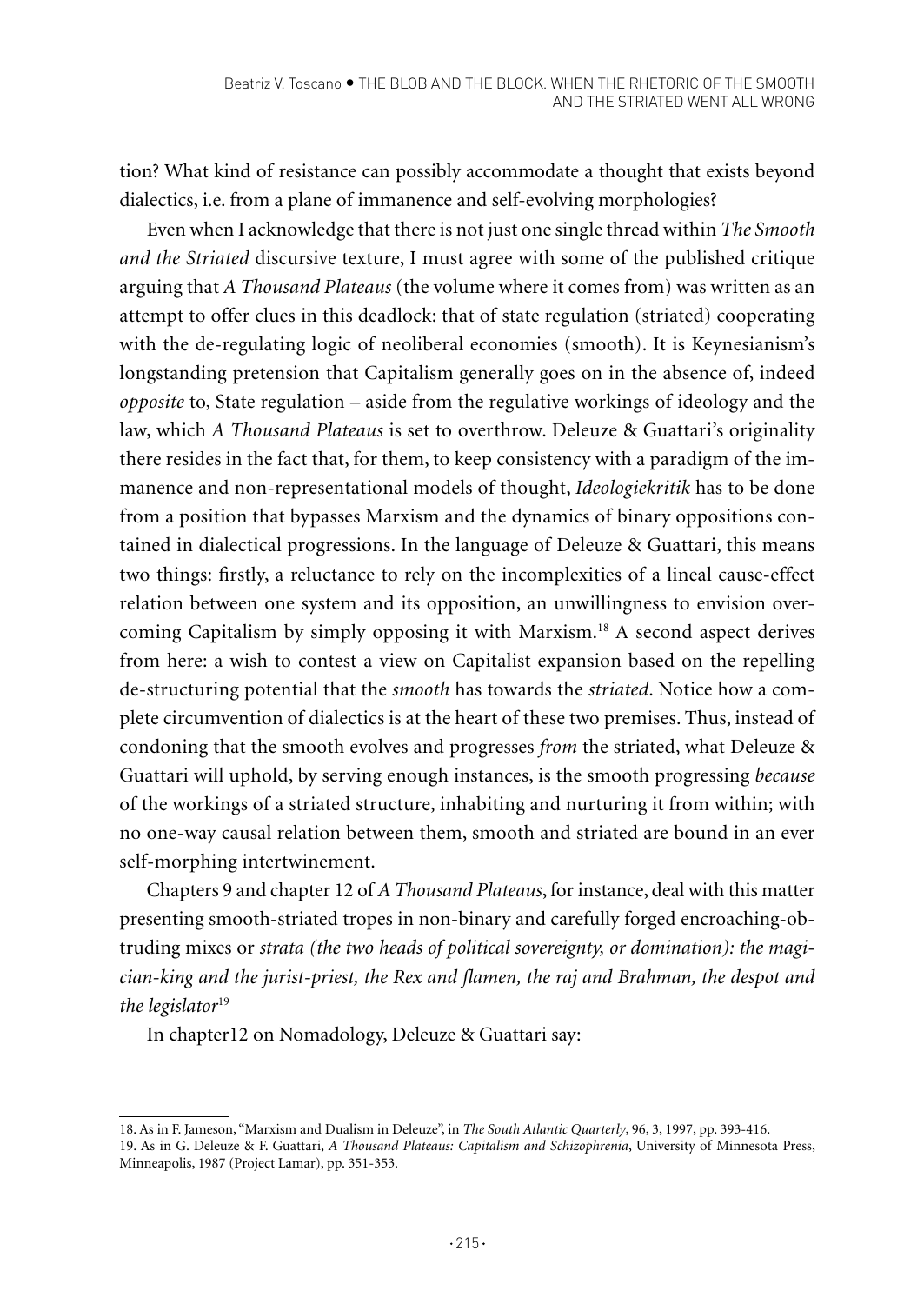Undoubtedly, these two poles stand in opposition term by term [...]. But their opposition is only relative; they function as a pair, in alternation, as though they expressed a division of the One or constituted in themselves a sovereign unity. "At once antithetical and complementary, necessary to one another and consequently without hostility […] They are the principal elements of a State apparatus that proceeds by a One-Two, distributes binary distinctions, and forms a milieu of interiority.20

Once we arrive at the essay of *The Smooth and the Striated*, however, this particular torsion of terms begins to turn flaky, steering towards a different course. Convincingly expressed in the former examples, the task of articulating non-dialectical combinations of cooperating opposing poles rises as a growing challenge for Deleuze & Guattari, if not their weakest point, precisely when assessing a draft of what our living and social spaces would look alike.

Here is how the text begins:

The smooth and the striated space – nomad space and sedentary space – the space in which the war machine develops and the space instituted by the State apparatus – are not of the same nature. No sooner do we note a simpler opposition between the two kinds of space than we must indicate a much more complex difference by virtue of which the successive terms of the opposition fail to coincide entirely. And no sooner have we done that than we must remind ourselves that the two spaces only exist in mixture.

This is Deleuze & Guattari's declaration of intention: looking for *a simpler opposition between the two kinds of space* misses the point. We are faced with a *much more complex difference* where *successive terms of the opposition fail to coincide entirely*. To put it succinctly, what they mean is: the smooth and the striated cannot overlap completely. As their successive relations and oppositions never behave symmetrically, they necessarily interact with each other *from within* and consequently, I claim, any possible inside/ outside dimensionality collapses. In line with that forecast, what follows in the chapter is a deployment of various framings (scientific, political and aesthetic), where *within* relations of the smooth and the striated are manifested accomplishedly in what Flora

<sup>20.</sup> Ibid., pp. 351-352.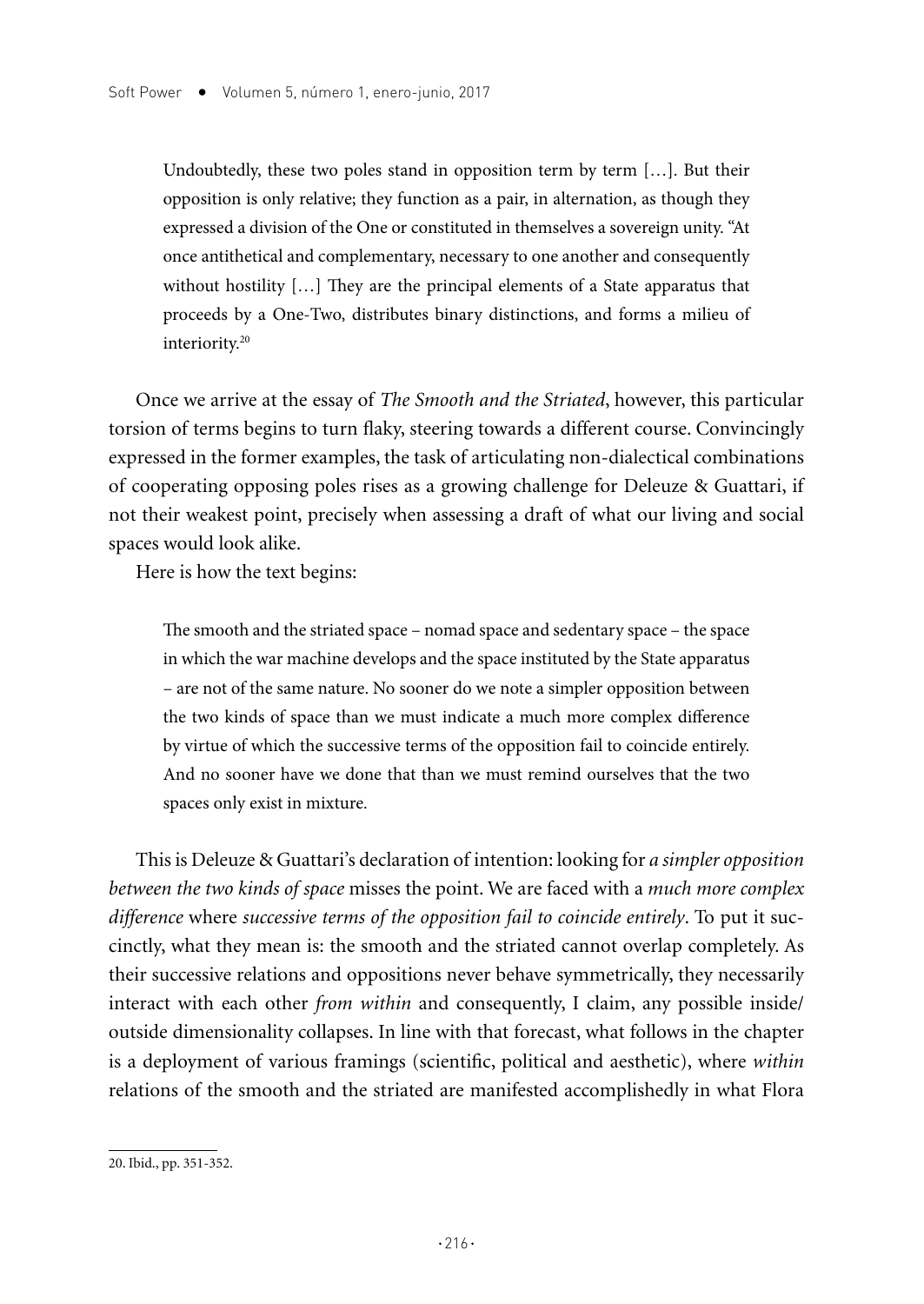Lysen and Patricia Pisters call models of a *political anthropology*. 21 These are, in sum, non-symmetrical but interfering forces resulting in blended-in formations that never quite narrow down as representations, nor do they as conceptual specificities.

Let us consider why, when talking the reader through different textile *technologies*, they think of patchwork as typifying that formula. They explain that in patchwork the two elements, smooth and striated, are present. Neither prevails over the other. There are no determining outlets. So it is that, although geometrically structured, the patchwork is reluctant to surrender to the dialectics of representation that one would expect to come along with the striated. In fact, with patchwork, it is striation (the grid of cloth fragments) that brings about smoothness (a discrete continuum with no episodic representations). Unlike embroidery, where the motives in the fabric obey a previous plan and a more or less iconic template, the fragments in patchwork do not aim to produce a centred image*.* <sup>22</sup> Later, for the musical model, they argue that the composing techniques of Pierre Boulez are the epitome of *bringing the two kinds of space to communication*, where the smooth warrants the kind of segmentation that is needed in the production of rhythm.23 So here, smoothness (continuous variation) brings about striation (the sequential segmentation implicit in rhythm).

Now, something rather different appears in the section where actual dwelling space is the matter. In fact, the initial declaration of spaces existing only in mixtures begins to dissolve and, as the text progresses and in spite of Deleuze & Guattari's initial indication, *smooth* and *striated* begin to detangle *in space*. Here is how.

The smooth, they explain, is the desert. It is the ocean with its boundlessness and uncodified nature. But the smooth is not only a space, it is also *a place*, a dwelling; it is the space the nomad inhabits. And so it is that the figure of the nomad, the human, also begins to consolidate. The same goes for the striated, describing the going about of settled folks, determined by rationalizing resources and ownership, organizing the social body.<sup>24</sup> The boundlessness of the smooth finds itself in the artefacts the nomad serves herself from (in felt, for instance, a fabric-like material that is crafted in intensities, i.e. by means of the accumulative activity of matting together fibres, and with no intervention of striating looming). To be sure, felt is what stands between the human

<sup>21.</sup> F. Lysen, P. Pisters, "Introduction: The smooth and the striated", in *Deleuze Studies*, 6, 2012, pp. 1-5.

<sup>22.</sup> G. Deleuze & F. Guattari, *A Thousand Plateaus*, p. 476.

<sup>23.</sup> Ibid., p. 478.

<sup>24.</sup> Deleuze had already referred to this process of a drifting, of an asymmetrical meandering of the concrete into the absolute and vice versa as "Asymmetrical Synthesis of the Sensible". See his *Difference & Repetition*, Columbia University Press, New York, 1994, p. 222.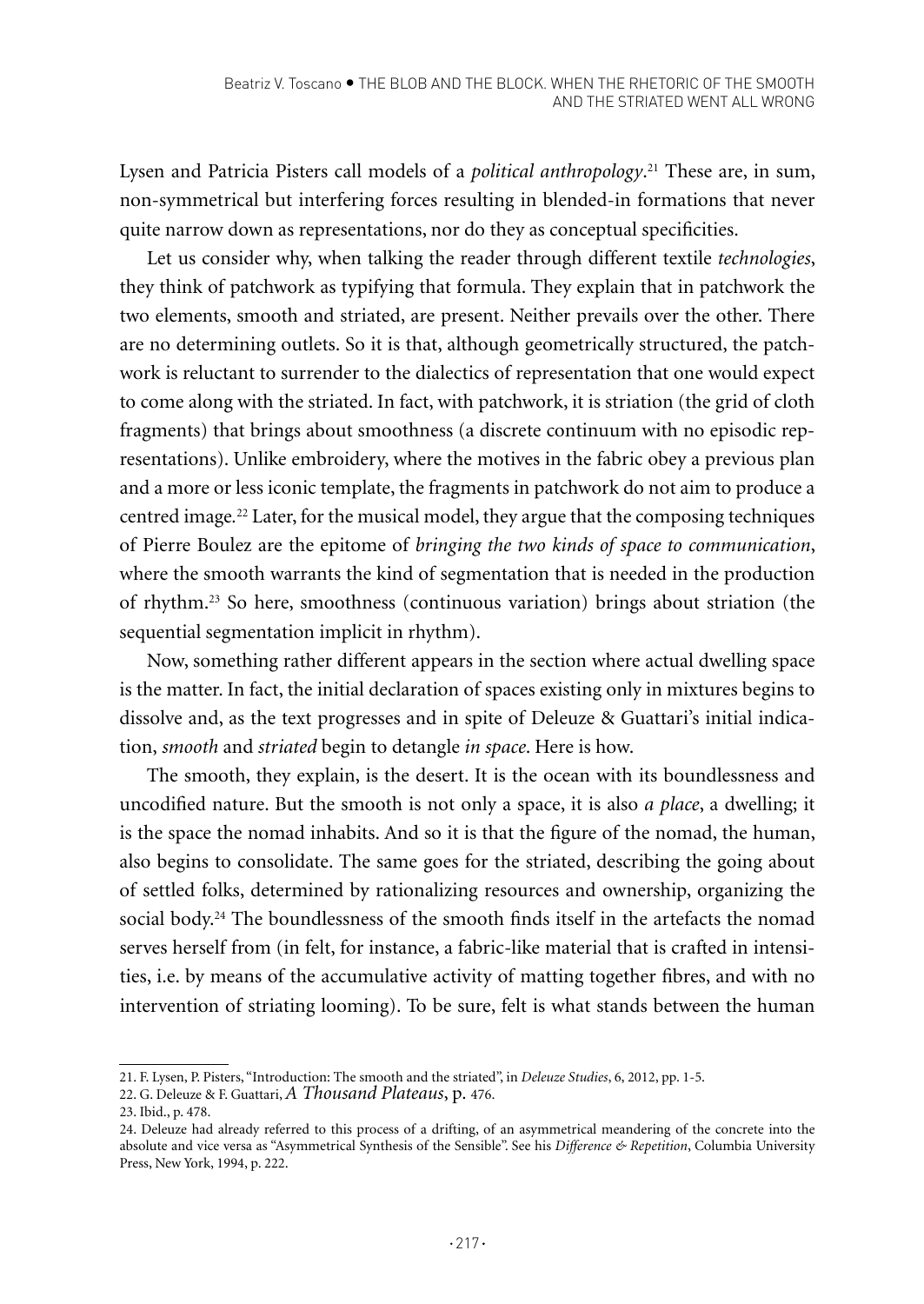and the space she inhabits, it acts as a membrane-like separation between the human and the absoluteness of the desert: It is what insulates, scises and alienates. It is the gap, the breach. Put this way, felt and all other artefacts by extension are bound in a material culture, of which one could presume an intermediary character between the human and the space that comes close to the definition of civilization under the most Hegelian of premises as a *world of self-alienated spirit*. 25 So here we are presented with a scenario where we have the smooth as a placement and the figure of the human against it. I think this is worth noting because by introducing the nomad, i.e. the subject, not only *subjectivity* enters the scene. It is also an ineluctable condition of negation (dare I say *dialectical relation*) they will have to deal with, either suppressing it or bringing it to its textual implosion.

This is an important shift from the initial de-centring style they successfully deployed hitherto, e.g. for patchwork. Upon introducing the human, at the moment when space turns into an actual habitat, the initial incommensurability of undifferentiated surfaces turns into a centred characterization of the *discourse and figure* type.<sup>26</sup> The nomad is typified, but so too is the desert. No matter how much they insist on the absence of symmetries, the two milieus now stand in perfect opposition, in a perpetual test of strength with each other. The desert meanders the settlement; it grows and engulfs the ploughs from the outside. Likewise, the desert is re-encoded and regained for the peasant. And this laying side by side, inside-outside related, means the two are doomed to always *externally* skirt and outgrow each other; the one starts at the limits of the other. Thus that the text will reveal instances of spaces that are governed by the regimes of either the smooth or the striated: the Badiya (for the Bedouins – smooth), the Hadara (where the citizenship and the law is located – striated), the logos and the nomos…

The politics of space that we see developed in *A Thousand Plateaus* have no parallel in *The Smooth and the Striated*, where I see them turning into poetics of space; the kind of fruitless aestheticization I spoke of in my introduction, a romanticised vision of struggle of little use. As this regime of opposing inside and outside, of inclusion and exclusion consolidates, any retrieval of self-organisation agency for the social body, any attempt to seize power, is always confronted with two restrictions: either having to do it from a *déterrement* and as if attacking a fortress, from the *outside* it is condemned to inhabit as an outcast, or with no sense of outside at all, as the compliant beholder of that image of all-encompassing

<sup>25.</sup> G. W. F. Hegel, *Phenomenology of Spirit*, Oxford University Press, Oxford, 1979, pp. 294-321.

<sup>26.</sup> I am using Lyotard's verbiage on this subject of "framing" as in his *Discourse, Figure*, Minnesota University Press, Minneapolis, 2011.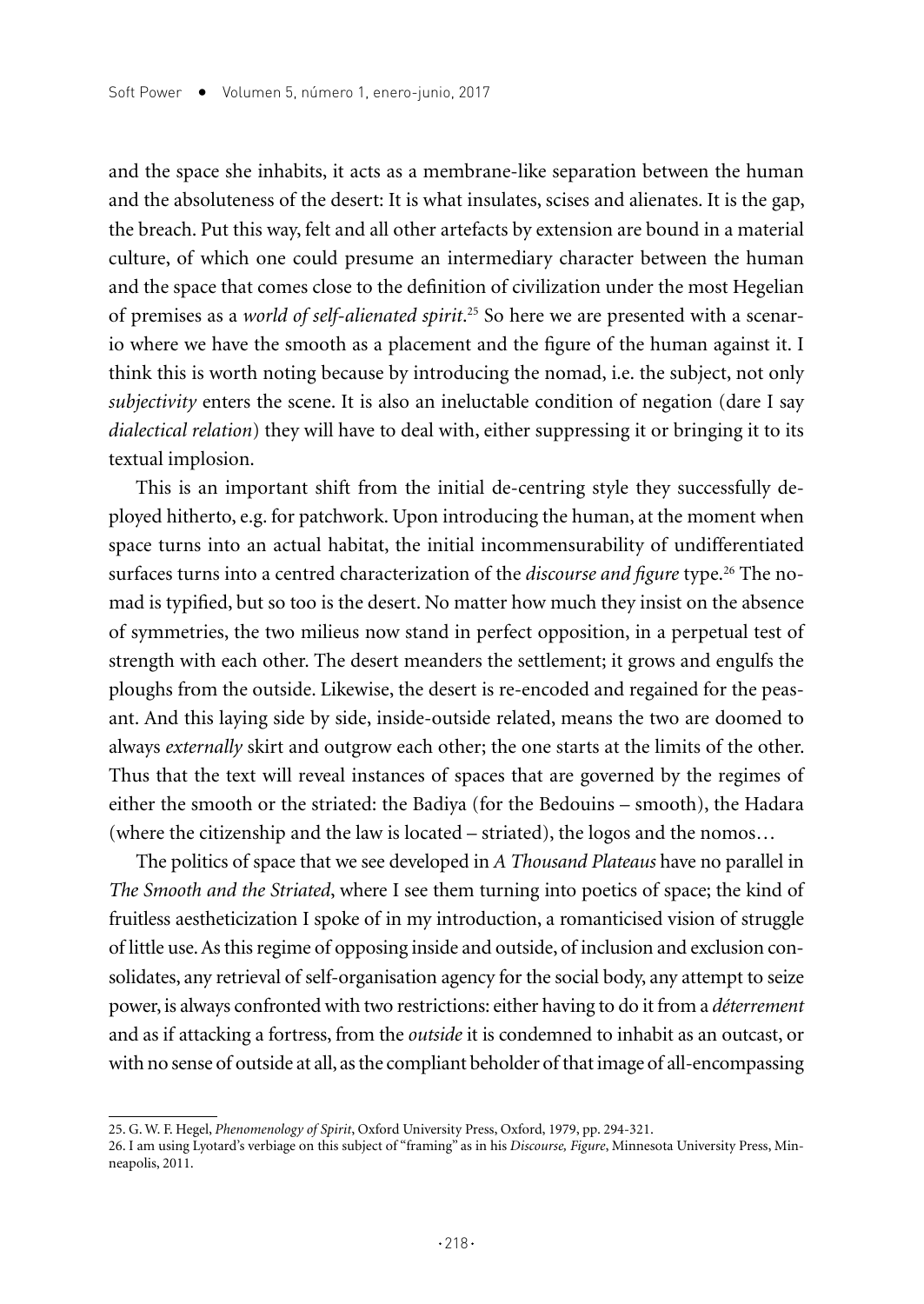totality and interiority that Capitalism wants us to condone. This finally consummates the type of dystopia the film *Blade Runner* (1982, Ridley Scott) perhaps predicts: hordes of reactionary militias, distressed characters with an anxious sense of alienation, relentlessly inhabiting a world that consists of pure exteriority.

Or otherwise, in Sven Lütticken's depiction: "The multinationals are, after all, the true nomads: in the past decade, it seems that only capital has lived up to Deleuze and Guattari's romantic theory – always on the move, not subject to any definitive 'reterritorialization'".27

## **From blob to block: The becoming nomad of this Century**

It is hard to pin down Foucault's mood when predicting this Century to eventually become Deleuzian.28 Was he being ironic, or was he truly foreseeing a time when Deleuze's stances on subjectivity, on affects and representation would shape the relationship between the (in)dividual and the multitude? Stated only two years after the May '68 upheavals, it was perhaps that Foucault had these events in mind when praising Deleuze's *Logic of Sense* and *Difference and Repetition* for having unfettered that relationship from any so centring principle of sufficient reason: "As Deleuze has said to me [...] abandon the circle, a faulty principle of return; abandon our tendency to organize everything into a sphere". For Foucault, it was Deleuze who had grasped and brought plausibility into the difficult task these demands had encountered on their path to realization. So, how could one not presume Foucault to have made a connection between that realization and Deleuze's overthrowing of (respectively) Platonic and Hegelian views on representation, causality, dialectics and becoming.

I think that evaluation on the positive outcomes of subjectivity, in its political capacities for emancipation, has proven wrong; if there is a system that micropolitics of subjectivity and desire has served well, it is that of Global Capitalism. There is one particular thesis in Paolo Virno's essay *Dreamers of a Successful Life* that I subscribe to, and which argues that the May '68 ideals, precisely those concerning a political economy based on subjectivity, counteracting functionalism and endorsing the affective values of life, have found in Global Capitalism their best recipient.<sup>29</sup> It seems as though it was

<sup>27.</sup> S. Lütticken, "Parklife", in *New Left Review*, 2001, 10, pp. 111-118.

<sup>28.</sup> M. Foucault, "Theatrum Philosophicum", in *Critique*, 282, 1970, pp. 885-908.

<sup>29.</sup> P. Virno, "Dreamers of a Successful Life", in *Autonomia: Post-Political Politics*, Semiotext(e), New York, 2007, pp. 112 on.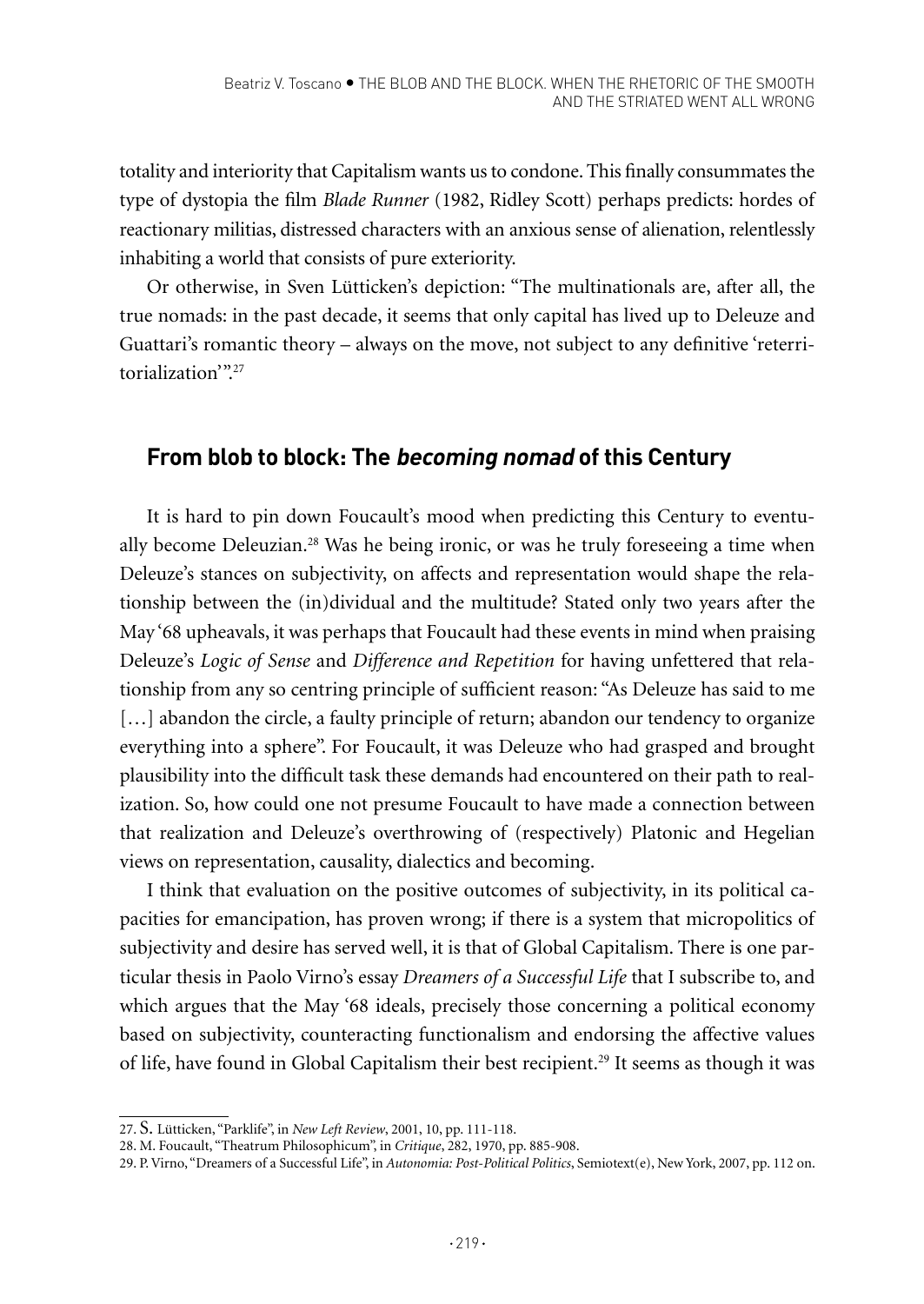Margaret Thatcher (and, unfortunately, not Deleuze) who, with her model of Popular Capitalism, had made the best of State deregulation-meets-desire.30 After all, *Capitalism made popular* – i.e. for everyone – also holds the promise of emancipation and of freedom's entailment to subjectivity. Under these premises, a commitment to freedom implied a re-allotment of previous emancipatory narratives to the individual as the transfer and outlet of that subjectivity. The promise of turning the *masses* into a community of owners and of turning the common into a sum of individuals, entails a promotion of the individual. This means keeping up the fantasy that private property is a non-alienable right. So it is that the question of freedom transforms into a question of becoming individual, private and self-promoted. Finally, it becomes a question not only of the *right* to own private property. It is rather the *chance* to get a hand on it that has to be ensured. With *being* attached to *having* and with freedom attached to property, neoliberal societies see themselves relentlessly bound to instigate a desire to own and to create situations that allow for common assets to be turned into private property, or more accurately, to be turned into a commodity: into anything common *made* private and into anything fetishized. And that is exactly what happened to common space.

The private (and, for that matter, the formerly *common*) does not exist just as an abstract dimension; it finds its reification as a *sphere* and, as such, behaves like a spatial dimension. It is the common as space, as a social inter-relational dimension that is being outsourced and transformed into private. This is how I suggest the question of bio-politics, the government of life and the care of the self (*le souci de soi* in Foucault) to be reframed as a question of space and of space becoming a political dimension. In neoliberal societies, where private property constitutes the axis articulating a relation between politics and economics as well as the *sine qua non* condition of their continuity, it is space, or the urban landscape we inhabit, that must take on the task of activating dispositives of restriction of the common (bio-political, legal or otherwise). This happens especially when, by this logic, the common is presented as a downright hindrance to the non-alienability of this regime of privatization and commoditization.

An aligning genealogy for architecture emerges from here, one that goes back to the Enlightenment and to Marc-Antoine Laugier's stance on an architectural grounding of civilization, at the impossible limits where the primitive hut mirrors itself as the primitive tent. The mystification of cloth and wrapping structures, forceful nomadic and

<sup>30.</sup> See Thatcher's speech on "Popular Capitalism" at the Margaret Thatcher Foundation: 1986 Oct 10 Fr., *Margaret Thatcher speech to Conservative Party Conference*, http://www.margaretthatcher.org/document/106498 (Last retrieved, Dec. 2016).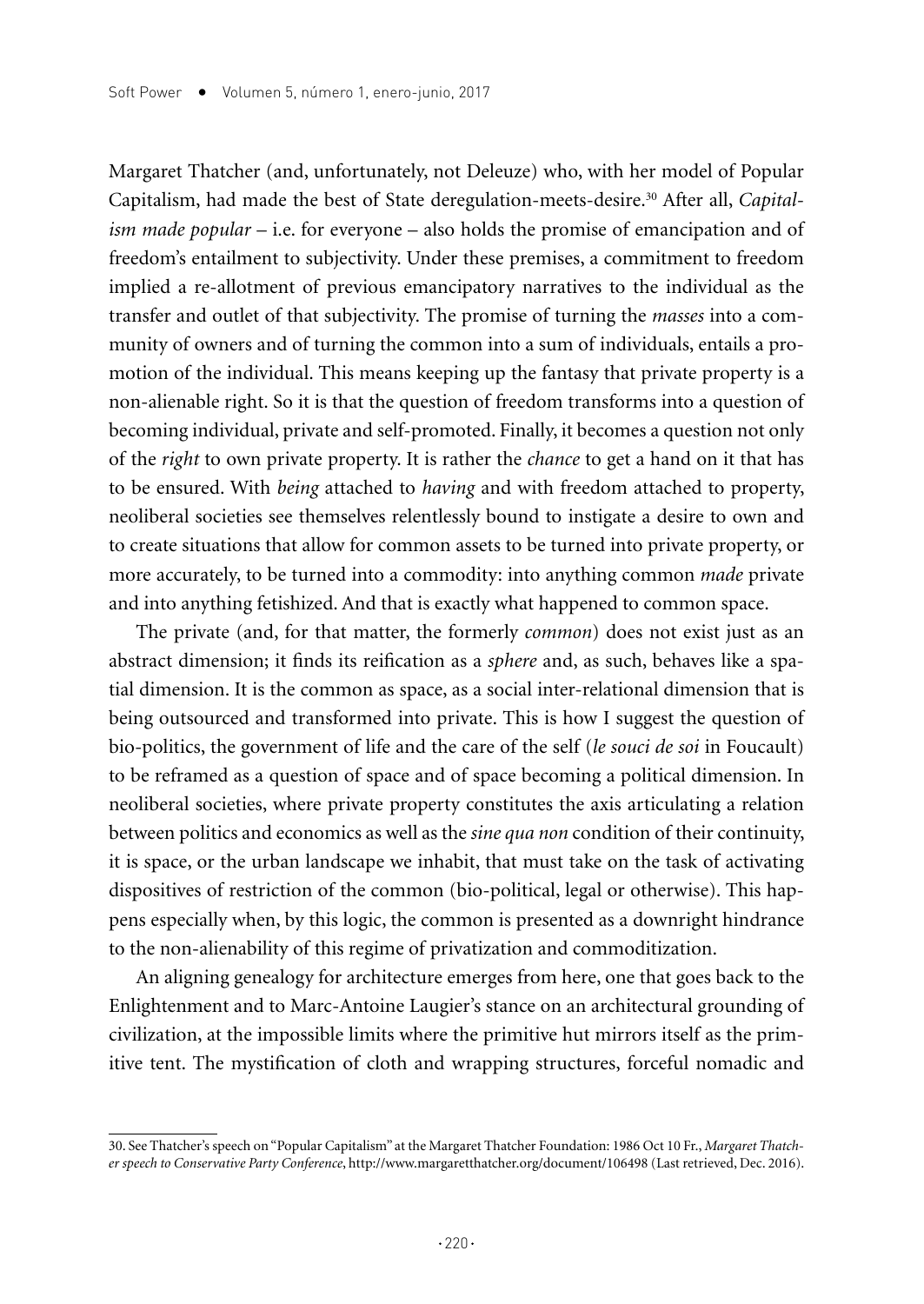impermanent ways of life, even self-metabolizing buildings<sup>31</sup> emerge side by side with measurements and architectonical norms of a relentless bio-political spatial expropriation. And the correlation of these two features that are also present within the structure of commodity (aesthetic sublime reification, on the one hand; ideologically driven selective restriction, on the other), have become ubiquitous, if not almost synonymous of contemporary urban development.

It is now that we can return to the New York City of those early years of Frank Lloyd Wright's curved building, as it bore witness to a parallel growing dynamic of the real estate business; real estate playing the role of a restricting arbiter, fabulous architecture giving the people something to enthuse about. All the while and setting precedents for a model to follow, academic journals such as the *American Journal of Sociology*, with its 1950 issue on world urbanism, were not only advocating but also calling for privatized building commissions to take care of the problem of a growing population.<sup>32</sup>

We shall now ponder whether Frank Lloyd Wright, or even the architectural critic and fervent follower Aline Saarinen, were no less functional parts in this process of de-cluttering and privatizing Manhattan than the real estate mogul behind it, the socalled planning dictator Robert Moses himself. With projects such as the construction of the Triborough Bridge and the Brooklyn-Battery link (1936) and the clearing up, apportioning and subsequent privatization of New York City, Robert Moses seems to have been a prophet of what Steve Graham and Simon Marvin call *splintering urbanism*: *cellular clusters of globally connected and segregated high-service enclaves and network ghettos*, replacing the city itself as an organizing and convergent organism.33

Beyond what architects can decide, privatization advances to the pulse of the blob gaining momentum. Increasingly, real estate, urban planning and architecture are activating themselves as bio-political devices. Once a private building has been placed inside public space, it is not only that a portion of that commonality has been lost to the private sphere; it is also that a new set of random rules has to be tolerated. With a strong panoptic monitoring of the activities of the citizens in those areas, along with a stark restriction of their movements, power is no longer located in one visual place, it is everywhere and nowhere.

<sup>31.</sup> As I have learnt recently from an office of urban architects in Germany that manufactures low-cost living quarters which conveniently made ecological, eventually disintegrate and self-digest.

<sup>32.</sup> D. J. Bogue, "World Urbanism", in *American Journal of Sociology*, 60, 5, 1955, pp. 471-486.

<sup>33.</sup> S. Graham, *Splintering Urbanism: Networked Infrastructures, Technological Mobilities and the Urban Condition*, Routledge, New York & London, 2001.